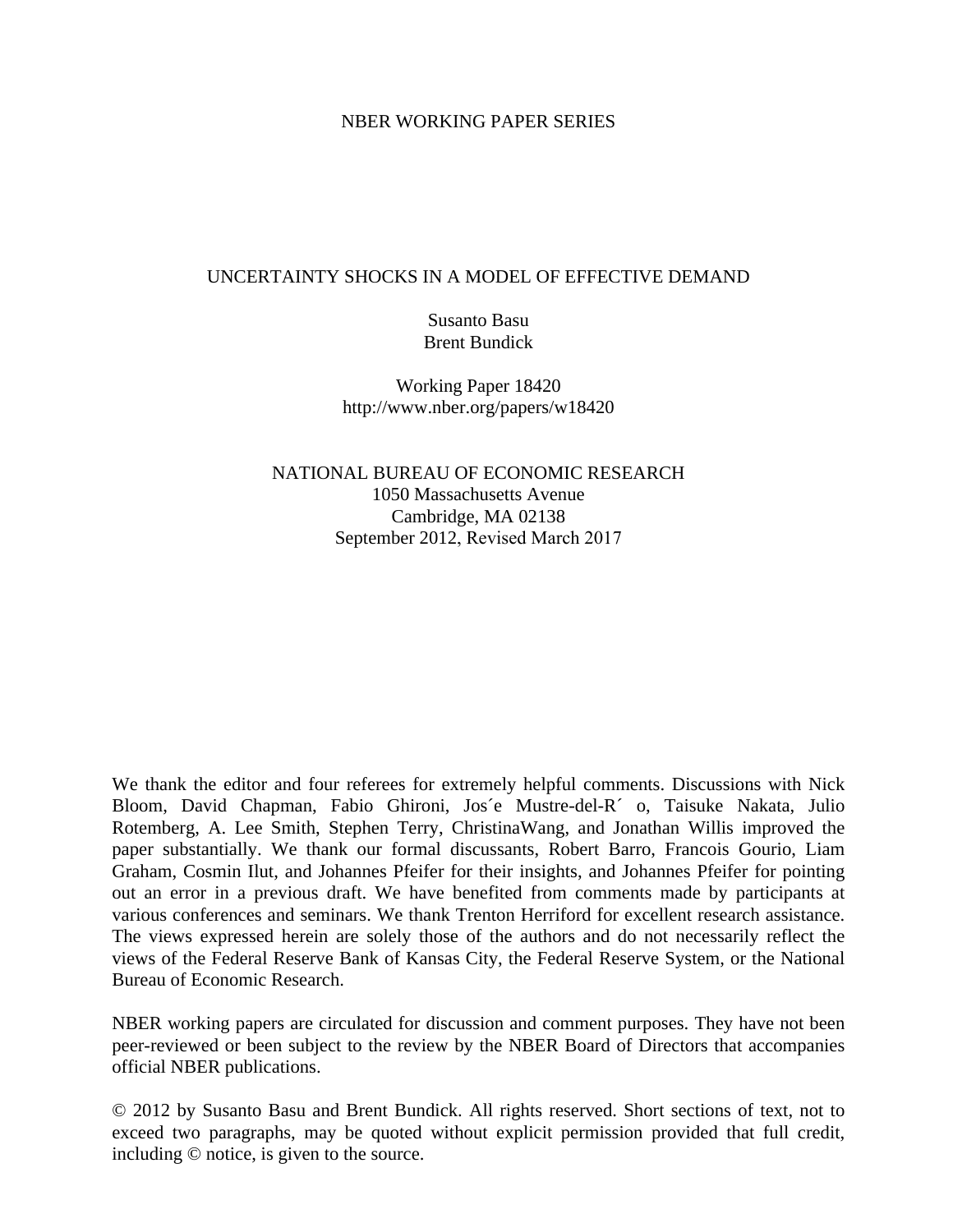Uncertainty Shocks in a Model of Effective Demand Susanto Basu and Brent Bundick NBER Working Paper No. 18420 September 2012, Revised March 2017 JEL No. E32,E52

#### **ABSTRACT**

Can increased uncertainty about the future cause a contraction in output and its components? An identified uncertainty shock in the data causes significant declines in output, consumption, investment, and hours worked. Standard general-equilibrium models with flexible prices cannot reproduce this comovement. However, uncertainty shocks can easily generate comovement with countercyclical markups through sticky prices. Monetary policy plays a key role in offsetting the negative impact of uncertainty shocks during normal times. Higher uncertainty has even more negative effects if monetary policy can no longer perform its usual stabilizing function because of the zero lower bound. We calibrate our uncertainty shock process using fluctuations in implied stock market volatility, and show that the model with nominal price rigidity is consistent with empirical evidence from a structural vector autoregression. We argue that increased uncertainty about the future likely played a role in worsening the Great Recession. The economic mechanism we identify applies to a large set of shocks that change expectations of the future without changing current fundamentals.

Susanto Basu Department of Economics Boston College 140 Commonwealth Avenue Chestnut Hill, MA 02467 and NBER susanto.basu@bc.edu

Brent Bundick Federal Reserve Bank of Kansas City Economic Research Department 1 Memorial Drive Kansas City, MO 64198 brent.bundick@kc.frb.org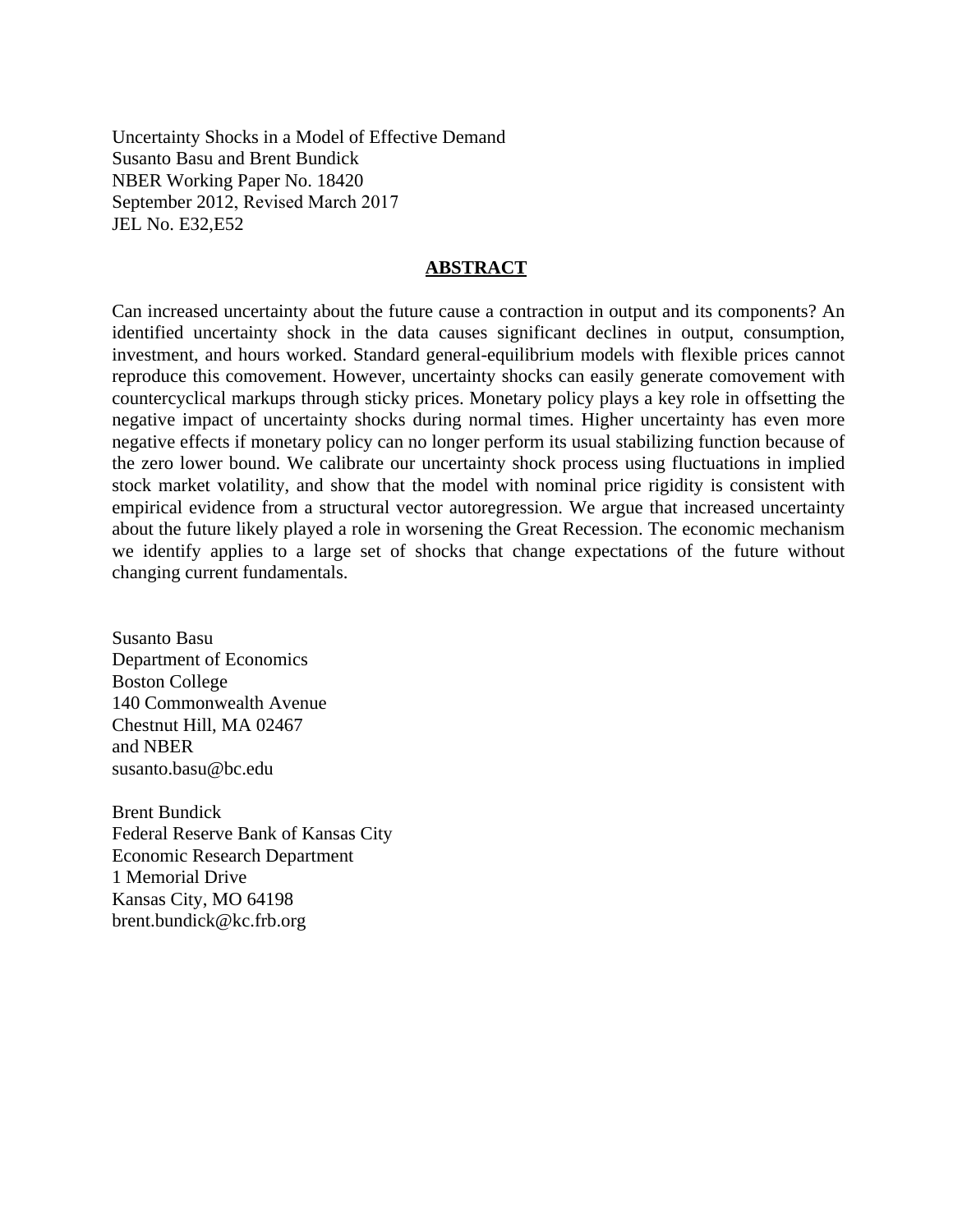# **1 Introduction**

Economists and the financial press often discuss uncertainty about the future as an important driver of economic fluctuations and a contributor in the Great Recession. For example, Diamond (2010) says, "What's critical right now is not the functioning of the labor market, but the limits on the demand for labor coming from the great caution on the side of both consumers and firms because of the great uncertainty of what's going to happen next." Recent research by Bloom (2009), Bloom et al. (2014), Bachmann and Bayer (2013), and Gilchrist, Sim and Zakrajšek (2013) also suggests that uncertainty shocks can cause fluctuations in macroeconomic aggregates. However, these papers experience difficulty in generating business-cycle comovements among output, consumption, investment, and hours worked from changes in uncertainty.

We argue that this macroeconomic comovement is a key empirical feature of the economy's response to an uncertainty shock. Using a structural vector autoregression (VAR), we identify an uncertainty shock in the data as an exogenous increase in the implied volatility of future stock returns, an identification strategy that is consistent with our theoretical model. Empirically, an uncertainty shock causes statistically significant declines in output, consumption, investment, and hours, with a peak response occurring after about one year. A one standard deviation increase in uncertainty produces a peak decline in output of about 0.2 percent. Based on this empirical evidence, we view this macroeconomic comovement as a key minimum condition that business-cycle models driven by uncertainty fluctuations should satisfy.

After presenting this stylized fact, we show why competitive, one-sector, closed-economy models generally cannot reproduce this comovement in response to changes in uncertainty. Under reasonable assumptions, an increase in uncertainty about the future induces precautionary saving and lowers consumption. If households supply labor inelastically, then total output remains constant since the level of technology and capital stock remain unchanged in response to the uncertainty shock. Unchanged total output and reduced consumption together imply that investment must rise. If households can adjust their labor supply and consumption and leisure are both normal goods, an increase in uncertainty also induces "precautionary labor supply," or a desire for the household to supply more labor for any given level of the real wage. As current technology and the capital stock remain unchanged, the competitive demand for labor remains unchanged as well. Thus, higher uncertainty reduces consumption but raises output, investment, and hours worked. This lack of comovement is a robust prediction of simple neoclassical models subject to uncertainty fluctuations.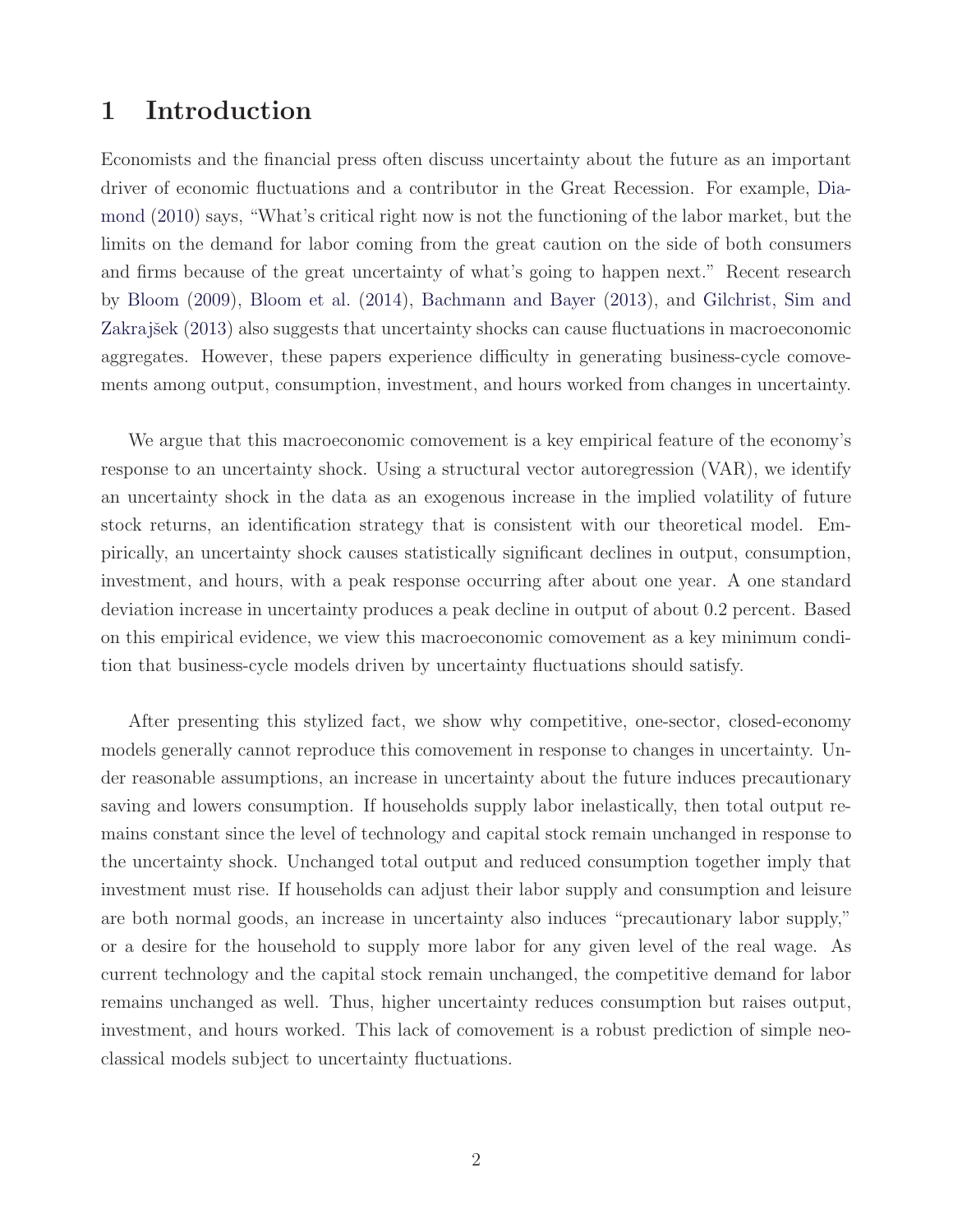Yet intuition suggests that the reduction in household expenditure resulting from increased uncertainty could lead to a general decline in output and its components. We show that this intuition is typically correct in models where output is demand-determined, at least over some time horizon. In such models, the reduction in consumption demand reduces output and labor input, which in turn reduces the demand for capital and hence investment. Aggregate demand-determined output is made consistent with household and firm optimization through endogenous movements in markups, which in our model is driven by the standard assumption of nominal price rigidity. Following Diamond's (2010) intuition, simple competitive businesscycle models do not exhibit movements in "the demand for labor" as a result of an uncertainty shock. However, uncertainty shocks do cause shifts in labor demand in non-competitive, stickyprice models with endogenously-varying markups, which capture the intuition articulated by Diamond. Understanding the dynamics of the demand for labor explains why the two models behave so differently in response to a change in uncertainty.

Importantly, the non-competitive model is able to match the estimated effects of uncertainty shocks in the data. To analyze the quantitative impact of uncertainty shocks, we calibrate and solve a representative-agent, dynamic, stochastic general equilibrium (DSGE) model with capital accumulation and nominal price rigidity. We examine the effects of second-moment shocks to household discount factors, which we interpret as demand uncertainty. We calibrate our uncertainty shock process using the Chicago Board Options Exchange Volatility Index (VXO), which measures the expected volatility of the Standard and Poor's 100 stock index over the next 30 days. When prices adjust slowly, uncertainty shocks can produce contractions in output and all its components. In particular, the declines in output, hours, consumption, and investment in the model are consistent with our empirical evidence. Using simulated data from our model, we show that our empirical identification strategy can recover the true macroeconomic effects of higher uncertainty.

Finally, we examine the role of monetary policy in determining the equilibrium effects of uncertainty shocks. Standard monetary policy rules imply that the central bank usually offsets increases in uncertainty by lowering its nominal policy rate. We show that increases in uncertainty have larger negative effects on the economy if the monetary authority is constrained by the zero lower bound on nominal interest rates. The sharp increase in uncertainty in late 2008 corresponds to a period when the Federal Reserve had a policy rate near zero. Our results suggest that greater uncertainty, in conjunction with the zero lower bound, can explain over one-fourth of the drop in output that occurred in late 2008.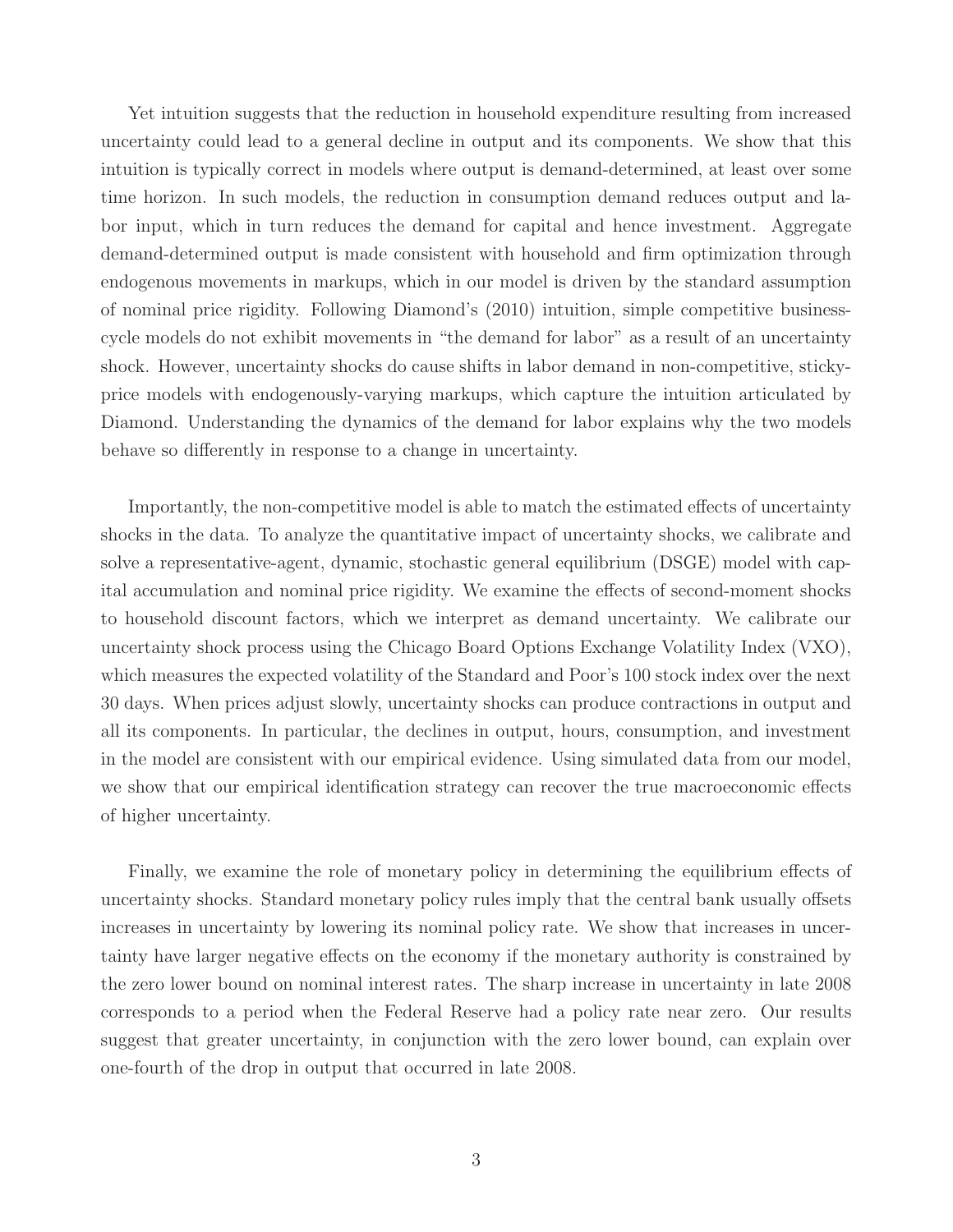# **2 Empirical Evidence**

This section presents our key stylized fact: Higher uncertainty about the future causes declines in output, consumption, investment, and hours worked. To document this feature of the data, we estimate a VAR with the following variables: a measure of uncertainty, gross domestic product (GDP), consumption, investment, hours worked, the GDP deflator, the M2 money stock, and a measure of the stance of monetary policy. We measure uncertainty using the VXO, a well-known and readily-observable measure of aggregate uncertainty. Since the VXO data start in 1986, we estimate our baseline empirical model using quarterly data over the 1986-2014 sample period. With the exception of the monetary policy measure, all other variables enter the VAR in log levels. Appendix A.1 provides further details on the data construction and the VAR estimation.

We identify an uncertainty shock using a Cholesky decomposition with the VXO ordered first. This ordering assumes that uncertainty shocks can have an immediate impact on output and its components, but non-uncertainty shocks do not affect the implied stock market volatility on impact. In Section 5.3, we show that our theoretical model fully supports this identification strategy: First-moment or non-uncertainty shocks in the model have almost no effect on the expected volatility of future equity returns.

Figure 1 plots the estimated responses to an identified uncertainty shock along with the 95% confidence intervals. A one-standard deviation uncertainty shock increases the VXO by  $15\%$ <sup>1</sup> On impact, higher uncertainty causes statistically significant declines in output, consumption, and investment.<sup>2</sup> Following the shock, output, consumption, investment, and hours all decline together, with their peak responses occurring after about one year. The peak decline in investment is roughly twice as large as the decline in total output, while consumption moves by slightly less than output. Prices fall for about two years following the shock. The declines in inflation and economic activity lead the monetary authority to reduce its nominal policy rate significantly. The impulse responses are statistically indistinguishable from zero after about three years. Figure A.1 in the Appendix shows the time-series of identified uncertainty shocks. The empirical model identifies large uncertainty shocks after the 1987 stock market crash, the

<sup>&</sup>lt;sup>1</sup>In annualized percentage points, a one-standard deviation shock raises the level of the VXO to about 24.5%, from its unconditional average of about 21%.

<sup>2</sup>Our results are quantitatively similar to the findings of Alexopoulos and Cohen (2009) and Jurado, Ludvigson and Ng (2015). These papers find that higher uncertainty decreases several monthly indicators of economic activity. Our responses also share many features with the impulse responses in Figure 3 of Fernández-Villaverde et al. (2015) following a policy uncertainty shock.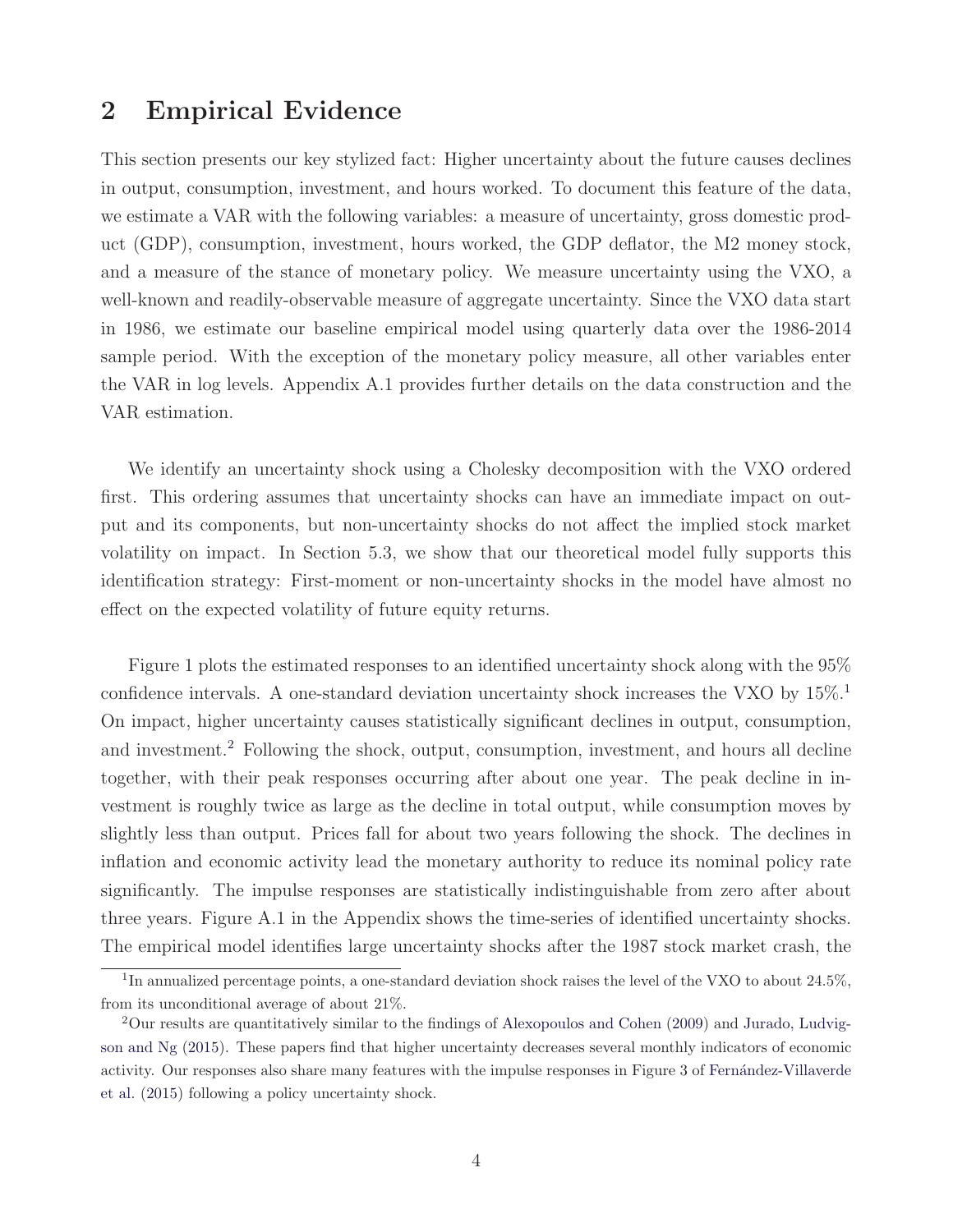failure of Lehman brothers, and the euro area sovereign debt crisis.

Macroeconomic comovment following an uncertainty shock is a robust feature of the data. Appendix A.2 shows that our key stylized fact survives if we include stock prices in the VAR, measure uncertainty with the VIX rather than the VXO, order uncertainty last in the VAR, use higher frequency estimation, or restrict our analysis to the pre-Great Recession sample period.

Based on this empirical evidence, we argue that this macroeconomic comovement is a key litmus test for models of uncertainty fluctuations. In the following sections, we show that a standard model with nominal price rigidity is consistent with this empirical evidence. We show that monetary policy plays a key role in determining the effects of higher uncertainty. At the end of 2008, the Federal Reserve became constrained by the zero lower bound on nominal interest rates. In the later sections, we discuss this issue in detail using our theoretical model. From an econometric standpoint, however, it is less clear how to empirically model the stance of monetary policy over our full 1986-2014 sample period. In our baseline VAR results, we use the Wu and Xia (2016) shadow rate as our indicator of monetary policy. In Appendix A.2, we also show that our key stylized fact remains unchanged if we use alternative measures for the stance of monetary policy in the VAR.

### **3 Intuition**

We now examine the ability of standard macroeconomic models to generate comovement among aggregates following an uncertainty shock. We find that demand-determined output is the key mechanism for generating comovement in response to uncertainty fluctuations. As we show below, changes in aggregate demand are made consistent with household and firm optimization via endogenous changes in markups. The economics, however, is that higher uncertainty increases desired saving. Higher desired savings is expansionary if full employment of all factors is guaranteed, but may be contractionary if output is demand-determined. In such models, the increase in *desired* saving by households can easily lead to lower *actual* saving in general equilibrium.

We now illustrate these ideas using a few key equations that characterize a large class of one-sector business-cycle models. These equations link output  $Y_t$ , consumption  $C_t$ , investment  $I_t$ , hours worked  $N_t$ , and the real wage  $W_t/P_t$  through the national income accounts identity, an aggregate production function, and first-order conditions for household labor supply and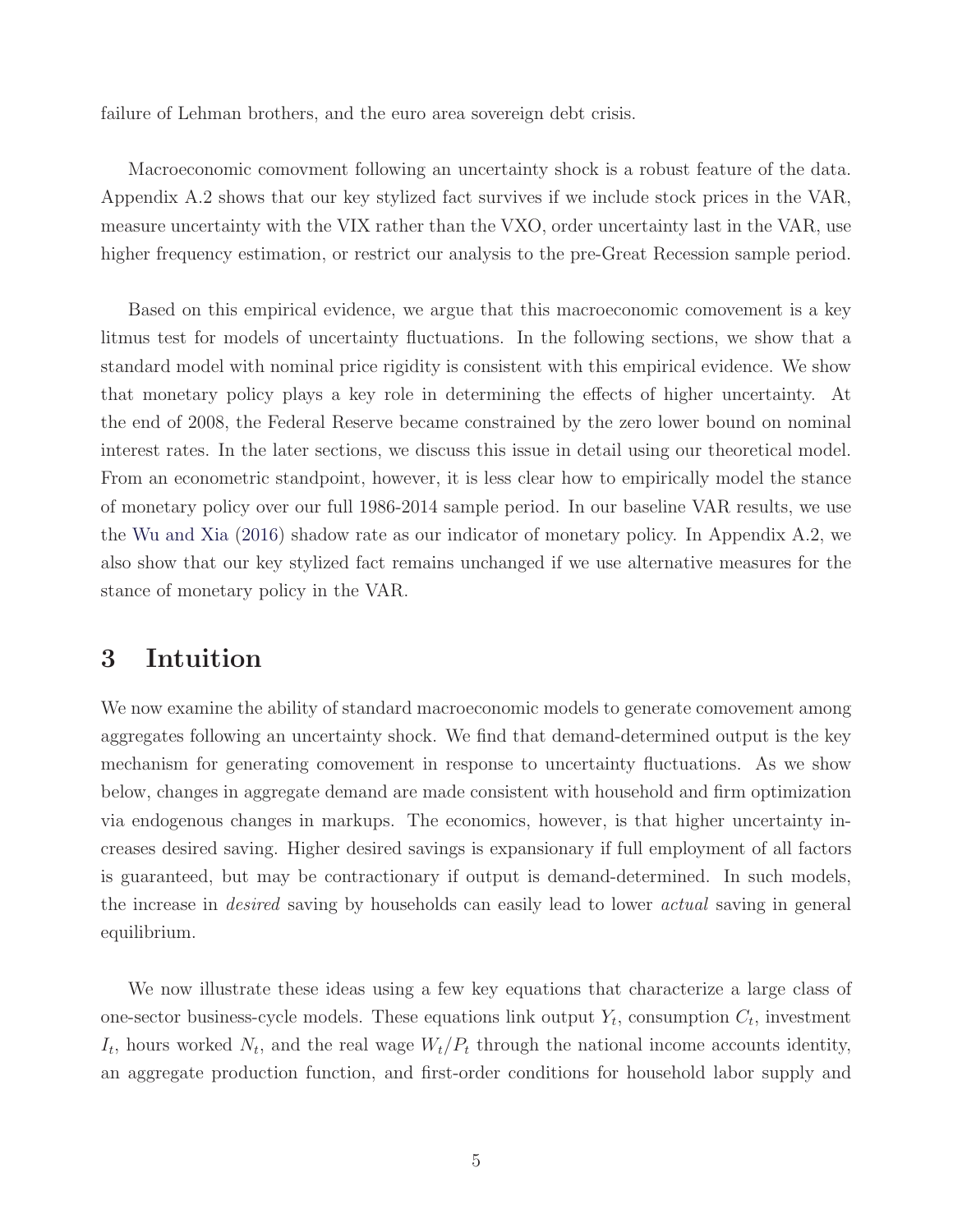firm labor demand:

$$
Y_t = C_t + I_t,\tag{1}
$$

$$
Y_t = F(K_t, Z_t N_t), \qquad (2)
$$

$$
\frac{W_t}{P_t}U_1(C_t, 1 - N_t) = U_2(C_t, 1 - N_t),
$$
\n(3)

$$
\frac{W_t}{P_t} = Z_t F_2(K_t, Z_t N_t). \tag{4}
$$

Households want to consume less and save more when uncertainty increases in the economy. In a model where output is always at its flexible-price or "natural" level, this higher desired saving translates into higher actual saving. To save more, households would like to reduce consumption and increase hours worked. Figure 2 illustrates this intuition graphically. Higher uncertainty increases the marginal utility of wealth  $\lambda_t = U_1(C_t, 1-N_t)$ , which shifts the household labor supply curve outward.<sup>3</sup> When prices are flexible, firm labor demand in Equation  $(4)$ only depends on the level of the capital stock  $K_t$  and technology  $Z_t$ , neither of which changes in response to higher uncertainty. Through the production function, higher labor supply with unchanged capital and technology means that output must rise. Higher output with lower consumption implies that investment must rise via the national income accounts identity. Thus, higher uncertainty under flexible prices lowers consumption but causes an expansion in output, investment, and hours worked.<sup>4</sup>

When prices adjust slowly, however, aggregate demand determines output in the short run which reverses the causal ordering of these equations. Higher uncertainty reduces the demand for consumption goods, which lowers output directly in Equation (1). Lower output reduces the benefit to owning capital, since the marginal revenue product of capital falls. The decline in the desired capital stock is reflected in a lower level of investment. Since consumption and investment both fall, output and hours worked both decline, since labor is the only input to production that can change in response to higher uncertainty.

To make this outcome consistent with household and firm optimization, firm markups must increase. When prices are sticky, the labor demand curve now becomes:

$$
\frac{W_t}{P_t} = \frac{1}{\mu_t} Z_t F_2(K_t, Z_t N_t),
$$
\n(5)

where  $\mu_t$  is the markup of price over marginal cost. To make the increase in desired labor supply consistent with the reduced demand for output, the labor demand curve in Figure 2 shifts

 $3$ Domeij and Flodén (2006), Pijoan-Mas (2006), Low (2005), and Flodén (2006) show that households also display precautionary labor supply when they face uninsurable, idiosyncratic income risk.

<sup>4</sup>This argument follows Barro and King (1984).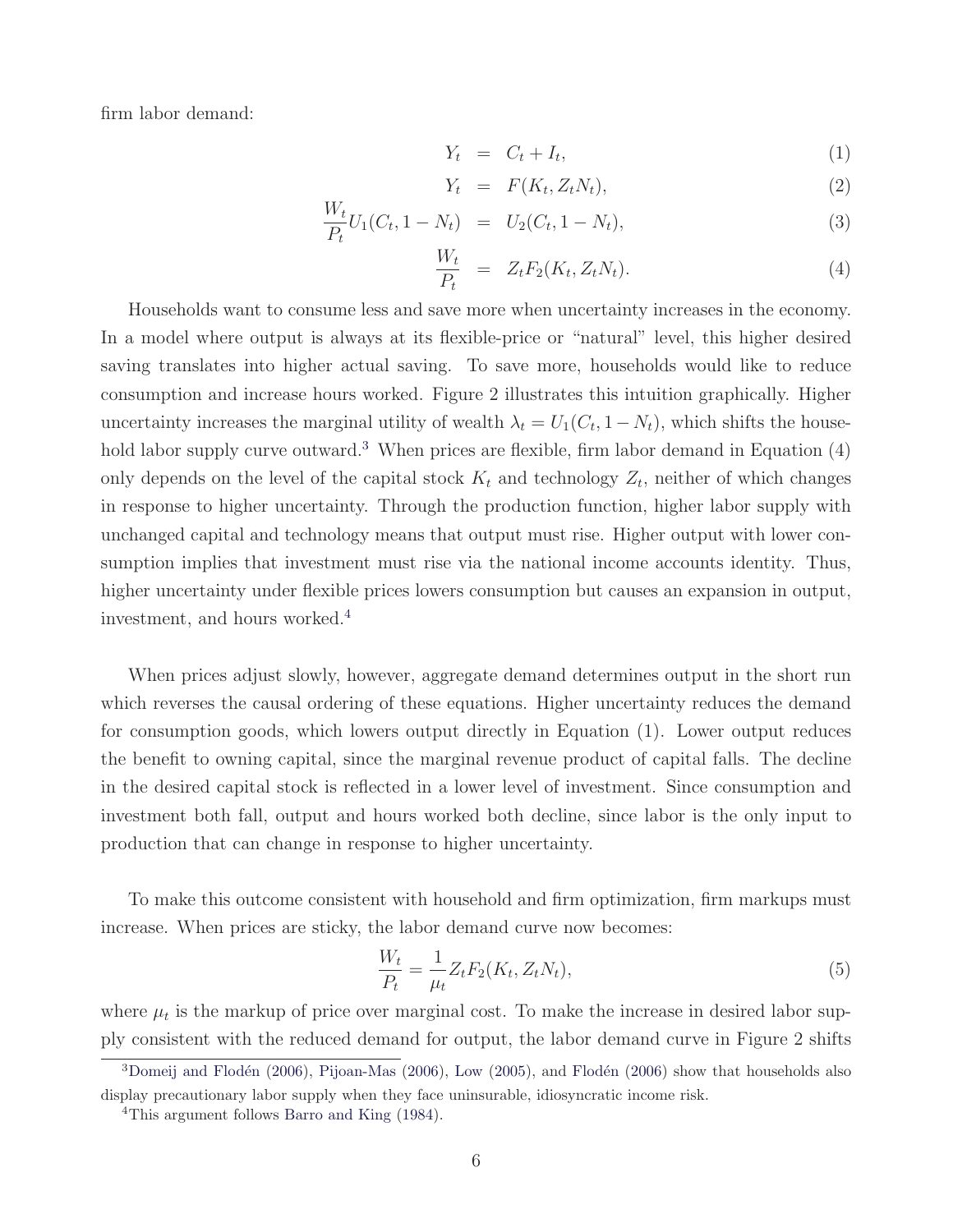inward. Mechanically, precautionary labor supply reduces firm marginal cost, which increases the markup when prices are sticky. Thus, equilibrium hours worked may fall as a result of the shifts in labor supply and labor demand. In the next section, we show that in a reasonably calibrated model with nominal price rigidity, firm markups increase enough to produce a decrease in equilibrium hours worked in response to a rise in uncertainty.

Our insights about macroeconomic comovement also apply to other sources of fluctuations, such as news shocks, shocks to the financial system, or expected changes in future tax rates. Like uncertainty shocks, these disturbances change expected future marginal products of capital without affecting the intratemporal optimality condition in a competitive model with timeseparable preferences. Our mechanism will also restore comovement in standard models in response to such shocks, making the resulting predictions more intuitive.<sup>5</sup> For example, an adverse financial shock will cause a decline in consumption and hours worked on impact instead of leading to a temporary consumption boom. In general, we view our results as a test of the overidentifying predictions of the New Keynesian model. The model was developed to explain why real variables change in response to monetary shocks, and as Christiano, Eichenbaum and Evans (2005) show, it can do so quite well. However, the model was not developed to explain the effects of real shocks. To the extent that the model can also match the responses to other shocks, then we have more confidence that the model can serve as a parsimonious way of modeling economic fluctuations in general.

# **4 Model**

This section outlines the baseline dynamic, stochastic general-equilibrium model that we use in our analysis of uncertainty shocks. The model features optimizing households and firms and a central bank that follows a Taylor rule to stabilize inflation and offset adverse shocks. We allow for sticky prices using the quadratic-adjustment cost specification of Rotemberg (1982). Our baseline model considers household discount rate and technology shocks. The discount rate shocks have a time-varying second moment, which we interpret as the degree of ex ante uncertainty about future demand. Appendix B contains a detailed derivation of our model.

 $5$ Thus, the mechanism we identify echoes findings from the prior news shocks literature of Wang (2012), Kobayashi and Nutahara (2010), and Christiano et al. (2010). These papers show that countercyclical markups via nominal rigidities can generate macroeconomic comovement following a news shock.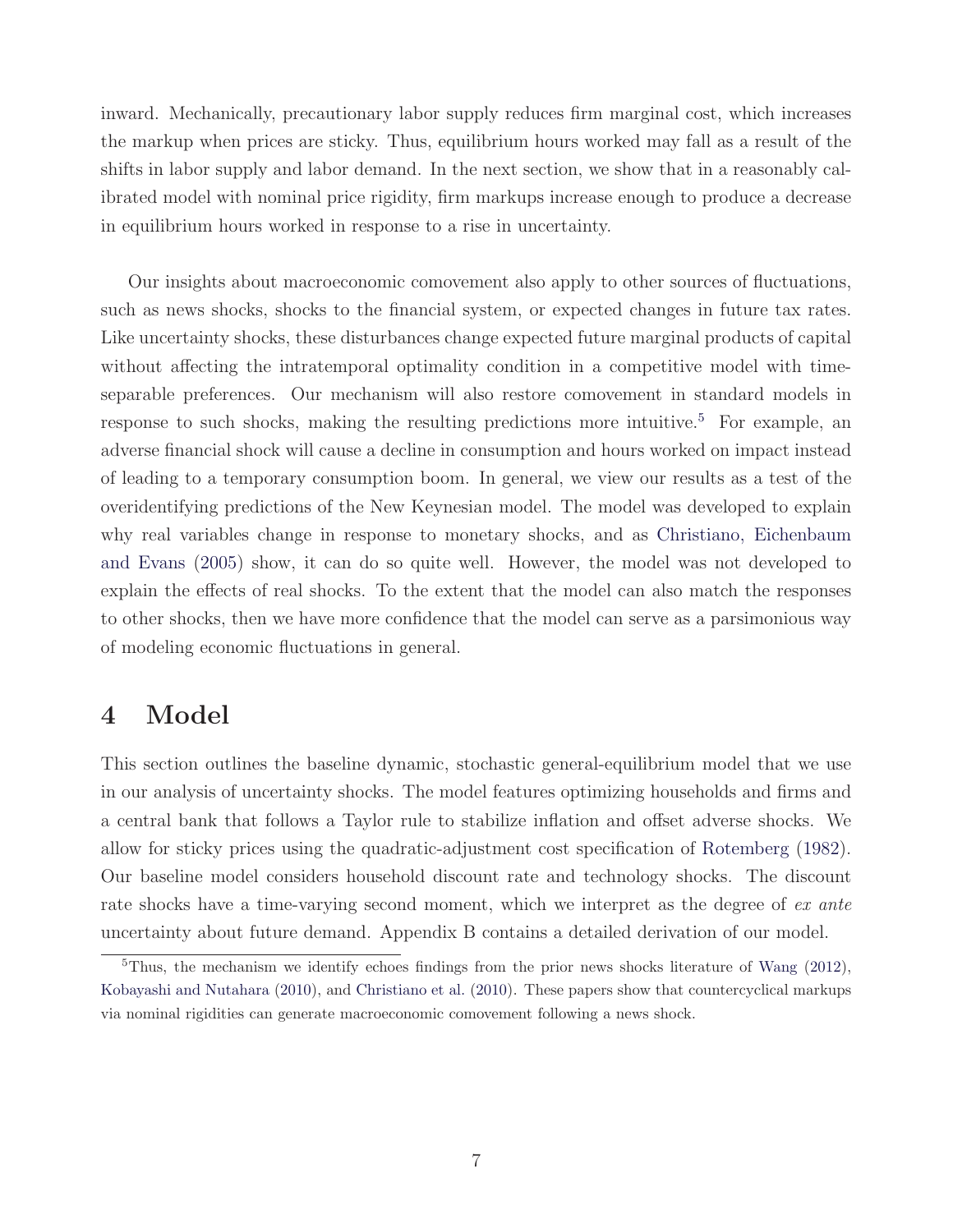#### **4.1 Households**

The representative household maximizes lifetime utility given Epstein-Zin preferences over streams of consumption  $C_t$  and leisure  $1 - N_t$ . The key parameters governing household decisions are its risk aversion  $\sigma$  over the consumption-leisure basket and its intertemporal elasticity of substitution  $\psi$ . The parameter  $\theta_V \triangleq (1 - \sigma) (1 - 1/\psi)^{-1}$  controls the household's preference for the resolution of uncertainty.<sup>6</sup> The household receives labor income  $W_t$  for each unit of labor  $N_t$  supplied to the intermediate goods-producing firms. The representative household also owns the intermediate goods firm and holds equity shares  $S_t$  and one-period riskless bonds  $B_t$ issued by the representative intermediate goods firm. Equity shares have a price of  $P_t^E$  and pay dividends  $D_t^E$  for each share  $S_t$  owned. The riskless bonds return the gross one-period risk-free interest rate  $R_t^R$ . The household divides its income from labor and its financial assets between consumption  $C_t$  and holdings of financial assets  $S_{t+1}$  and  $B_{t+1}$  to carry into next period. The discount rate of the household  $\beta$  is subject to shocks via the stochastic process  $a_t$ .

The representative household maximizes lifetime utility by choosing  $C_{t+s}$ ,  $N_{t+s}$ ,  $B_{t+s+1}$ , and  $S_{t+s+1}$  for all  $s = 0, 1, 2, \ldots$  by solving the following problem:

$$
V_t = \max \left[ a_t \left( C_t^{\eta} (1 - N_t)^{1 - \eta} \right)^{\frac{1 - \sigma}{\theta_V}} + \beta \left( \mathbb{E}_t V_{t+1}^{1 - \sigma} \right)^{\frac{1}{\theta_V}} \right]^{\frac{\theta_V}{1 - \sigma}}
$$

subject to its intertemporal household budget constraint each period,

$$
C_t + \frac{P_t^E}{P_t} S_{t+1} + \frac{1}{R_t^R} B_{t+1} \le \frac{W_t}{P_t} N_t + \left(\frac{D_t^E}{P_t} + \frac{P_t^E}{P_t}\right) S_t + B_t.
$$

Epstein-Zin utility implies a stochastic discount factor M between periods t and  $t + 1$ :

$$
M_{t+1} \triangleq \left(\frac{\partial V_t/\partial C_{t+1}}{\partial V_t/\partial C_t}\right) = \left(\beta \frac{a_{t+1}}{a_t}\right) \left(\frac{C_{t+1}^{\eta} (1 - N_{t+1})^{1-\eta}}{C_t^{\eta} (1 - N_t)^{1-\eta}}\right)^{\frac{1-\sigma}{\theta_V}} \left(\frac{C_t}{C_{t+1}}\right) \left(\frac{V_{t+1}^{1-\sigma}}{\mathbb{E}_t \left[V_{t+1}^{1-\sigma}\right]}\right)^{1-\frac{1}{\theta_V}}
$$

#### **4.2 Intermediate Goods Producers**

Each intermediate goods-producing firm i rents labor  $N_t(i)$  from the representative household to produce intermediate good  $Y_t(i)$ . Intermediate goods are produced in a monopolistically competitive market where producers face a quadratic cost  $\phi_P$  of changing their nominal price  $P_t(i)$  each period. The intermediate-goods firms own their capital stocks  $K_t(i)$ , and face convex costs  $\phi_K$  of changing the quantity of installed capital. Firms also choose the rate of utilization

 $6$ Our main qualitative results regarding macroeconomic comovement are robust to using standard expected utility preferences. Epstein-Zin preferences allow us to calibrate our model using stock market data. Appendix D.5 discusses the role of risk aversion in generating our quantitative results.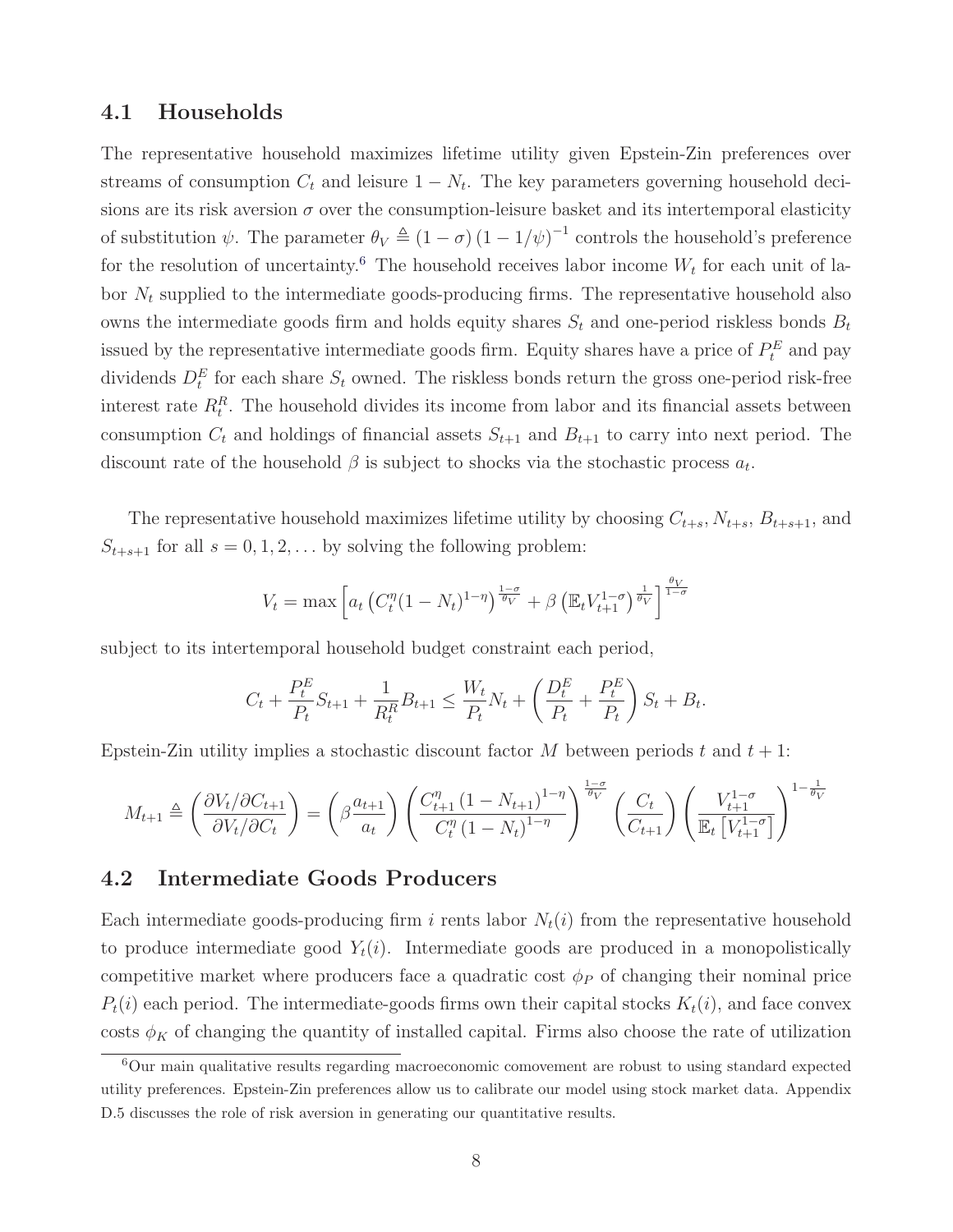of their installed physical capital  $U_t(i)$ , which affects its depreciation rate. Each firm issues equity shares  $S_t(i)$  and one-period risk-less bonds  $B_t(i)$ . Firm i chooses  $N_t(i)$ ,  $I_t(i)$ ,  $U_t(i)$ , and  $P_t(i)$  to maximize firm cash flows  $D_t(i)/P_t(i)$  given aggregate demand  $Y_t$ , the elasticity of substitution among intermediate goods  $\theta_{\mu}$ , and the price  $P_t$  of the finished goods sector. The intermediate goods firms all have the same constant-returns-to-scale Cobb-Douglas production function, subject to a fixed cost of production  $\Phi$  and the level of productivity  $Z_t$ .

Each maximizes discounted cash flows using the household's stochastic discount factor:

$$
\max \mathbb{E}_{t} \sum_{s=0}^{\infty} \left( \frac{\partial V_t / \partial C_{t+s}}{\partial V_t / \partial C_t} \right) \left[ \frac{D_{t+s}(i)}{P_{t+s}} \right]
$$

subject to the production function,

$$
\left[\frac{P_t(i)}{P_t}\right]^{-\theta_\mu} Y_t \leq \left[K_t(i)U_t(i)\right]^\alpha \left[Z_t N_t(i)\right]^{1-\alpha} - \Phi,
$$

and subject to the capital accumulation equation,

$$
K_{t+1}(i) = \left(1 - \delta\left(U_t(i)\right) - \frac{\phi_K}{2} \left(\frac{I_t(i)}{K_t(i)} - \delta\right)^2\right) K_t(i) + I_t(i),
$$

where

$$
\frac{D_t(i)}{P_t} = \left[\frac{P_t(i)}{P_t}\right]^{1-\theta\mu} Y_t - \frac{W_t}{P_t} N_t(i) - I_t(i) - \frac{\phi_P}{2} \left[\frac{P_t(i)}{\Pi P_{t-1}(i)} - 1\right]^2 Y_t.
$$

Depreciation depends on utilization via the following functional form:

$$
\delta\Big(U_t(i)\Big) = \delta + \delta_1\Big(U_t(i) - U\Big) + \left(\frac{\delta_2}{2}\right)\Big(U_t(i) - U\Big)^2
$$

 $\Xi_t$  denotes the marginal cost of producing one additional unit of intermediate good *i*.

Following Jermann (1998), each intermediate goods firm finances a percentage  $\nu$  of its capital stock each period with one-period riskless bonds. The bonds pay the one-period real risk-free interest rate. Thus, the quantity of bonds  $B_t(i) = \nu K_t(i)$ . Total firm cash flows are divided between payments to bond holders and equity holders as follows:

$$
\frac{D_t^E(i)}{P_t} = \frac{D_t(i)}{P_t} - \nu \left( K_t(i) - \frac{1}{R_t^R} K_{t+1}(i) \right).
$$
\n(6)

Since the Modigliani and Miller (1958) theorem holds in our model, leverage does not affect firm value or optimal firm decisions. Leverage makes the price of equity more volatile and allows us to define a concept of equity returns.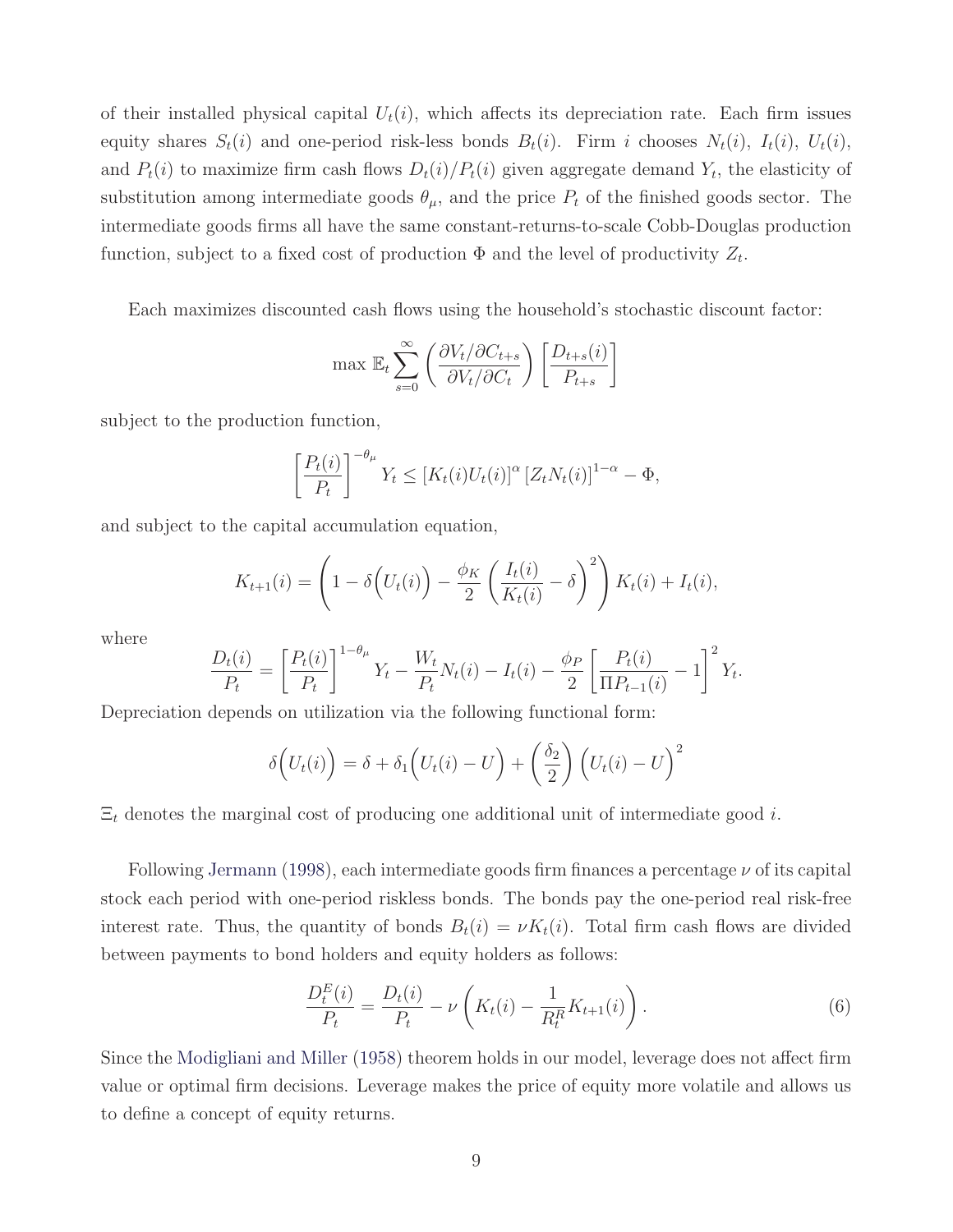#### **4.3 Final Goods Producers**

The representative final goods producer uses  $Y_t(i)$  units of each intermediate good produced by the intermediate goods-producing firm  $i \in [0,1]$ . The market for final goods is perfectly competitive, and thus the final goods-producing firm earns zero profits in equilibrium. Appendix B.3 shows that the aggregate price index  $P_t$  can be written as follows:

$$
P_t = \left[ \int_0^1 P_t(i)^{1-\theta_\mu} di \right]^{\frac{1}{1-\theta_\mu}}
$$

### **4.4 Equilibrium**

In the symmetric equilibrium, all intermediate goods firms choose the same price  $P_t(i) = P_t$ , employ the same amount of labor  $N_t(i) = N_t$ , and choose the same level of capital and utilization rate  $K_t(i) = K_t$  and  $U_t(i) = U_t$ . Thus, all firms have the same cash flows and are financed with the mix of bonds and equity. The markup of price over marginal cost is  $\mu_t = 1/\Xi_t$ , and gross inflation is  $\Pi_t = P_t/P_{t-1}$ .

### **4.5 Monetary Policy**

We assume a cashless economy where the monetary authority sets the nominal interest rate  $r_t$ to stabilize inflation and output growth. Monetary policy adjusts the nominal interest rate in accordance with the following rule:

$$
r_t = r + \rho_\pi \left( \pi_t - \pi \right) + \rho_y \Delta y_t,\tag{7}
$$

where  $r_t = \ln(R_t)$ ,  $\pi_t = \ln(\Pi_t)$ , and  $\Delta y_t = \ln(Y_t/Y_{t-1})$ . Changes in the gross nominal interest rate  $R_t$  affect expected inflation and the real interest rate. Thus, we include the following Euler equation for a zero-net supply-nominal bond as one of our equilibrium conditions:

$$
1 = R_t \mathbb{E}_t \left\{ M_{t+1} \left( \frac{1}{\Pi_{t+1}} \right) \right\} \tag{8}
$$

### **4.6 Shock Processes**

The demand and technology shock processes are parameterized as follows:

$$
a_t = (1 - \rho_a) a + \rho_a a_{t-1} + \sigma_{t-1}^a \varepsilon_t^a
$$

$$
\sigma_t^a = (1 - \rho_{\sigma^a}) \sigma^a + \rho_{\sigma^a} \sigma_{t-1}^a + \sigma^{\sigma^a} \varepsilon_t^{\sigma^a}
$$

$$
Z_t = (1 - \rho_Z) Z + \rho_Z Z_{t-1} + \sigma^Z \varepsilon_t^Z
$$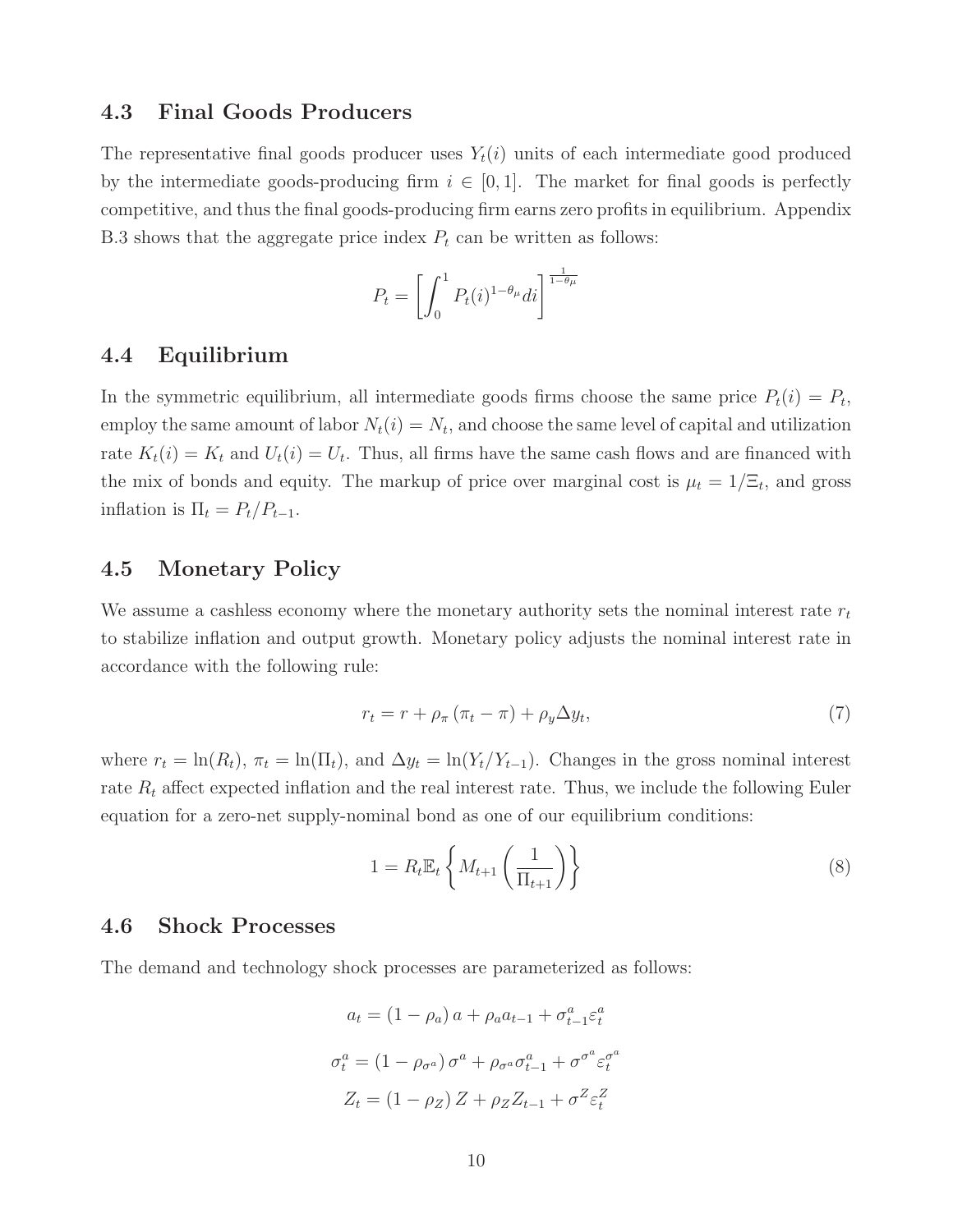$\varepsilon_t^a$  and  $\varepsilon_t^Z$  are first-moment shocks that capture innovations to the level of the stochastic process for technology and household discount factors. We refer to  $\varepsilon_t^{\sigma^a}$  as second-moment or "uncertainty" shock since it captures innovations to the volatility of the exogenous process for household discount factors. An increase in the volatility of the shock process increases the uncertainty about the future time path of household demand. All three stochastic shocks are independent, standard normal random variables.<sup>7</sup>

### **4.7 Uncertainty Shock Calibration**

The quantitative impact of uncertainty on the macroeconomy depends on the calibration of the size and persistence of the uncertainty shock process. Thus, we discipline our model to produce fluctuations in uncertainty that are consistent with the VXO, an observable indicator of  $ex$  ante stock market volatility.

To link our model with the data, we create a model counterpart to our observable measure of aggregate uncertainty. We compute a model-implied VXO index  $V_t^M$  as the expected conditional volatility of the return on firm equity:

$$
R_{t+1}^{E} = \frac{D_{t+1}^{E} + P_{t+1}^{E}}{P_t^{E}},
$$
\n(9)

$$
V_t^M = 100 * \sqrt{4 * \mathbb{VAR}_t R_{t+1}^E},\tag{10}
$$

where  $\nabla \mathbb{AR}_t R_{t+1}^E$  is the quarterly conditional variance of the return on equity  $R_{t+1}^E$ .<sup>8</sup> We annualize the quarterly conditional variance, and then transform the annual volatility units into percentage points. We calibrate our uncertainty shock parameters such that the impulse response for the model-implied log VXO closely matches the log VXO movements from our identified VAR.

### **4.8 Solution Method**

Our primary focus is examining the effect of an increase in the second moment of the preference shock process. As discussed in Fernández-Villaverde et al. (2011), examining the impulse response to a second-moment shock requires at least a third-order approximation of the policy functions of the model. We use the Dynare software package developed by Adjemian et al.

<sup>&</sup>lt;sup>7</sup>We specify the stochastic processes in levels rather than logs to prevent the volatility  $\sigma_t^a$  from impacting the average value of  $a_t$  through a Jensen's inequality effect.

<sup>8</sup>Technically, the VXO is the expected volatility of equity returns under the risk-neutral measure. In preliminary work, we found the results were quantitatively unchanged if we compute the model-implied VXO using the risk-neutral expectation.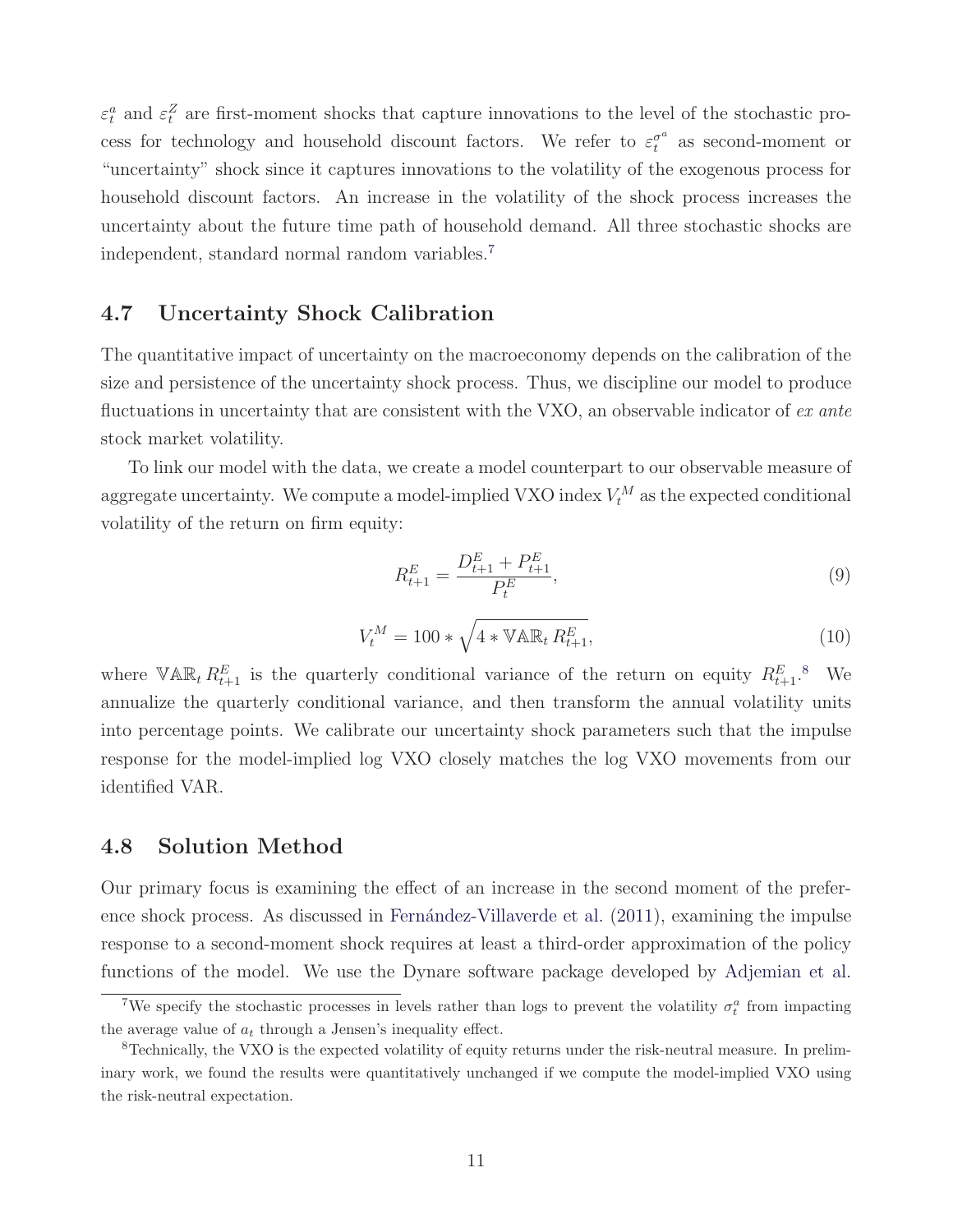(2011) to solve our baseline model. Dynare computes the rational expectations solution to the model using third-order Taylor series approximation around the deterministic steady state of the model. Appendix B contains all the equilibrium conditions for the baseline model and provides additional details on the construction of the model impulse responses.

### **4.9 Calibration Using Impulse Response & Moment Matching**

Table 1 lists the calibrated and estimated parameters of our model. Following Christiano, Eichenbaum and Evans (2005), we partition the model parameters into two groups. We calibrate parameters in the first group using steady-state relationships or results from previous studies. To match our empirical evidence, we calibrate the model to quarterly frequency. We choose steady-state hours worked N and the model-implied value for  $\eta$  such that our model has a Frisch labor supply elasticity of two. We calibrate the intertemporal elasticity of substitution  $\psi$  to be less than one, which is consistent with the findings of Hall (1988) and a large succeeding literature. The fixed cost of production for the intermediate-goods firm  $\Phi$  is calibrated to eliminate pure profits in the deterministic steady state of the model. We calibrate risk aversion over the consumption-leisure basket  $\sigma = 80$ , which is in line with the previous estimates of van Binsbergen et al. (2012) and Swanson and Rudebusch (2012). We set  $\delta_1 = \beta^1 - 1 + \delta$  based on steady-state relationships and calibrate  $\delta_2$  such that the elasticity of capital utilization with respect to the rental rate of capital matches the value from Christiano, Eichenbaum and Evans (2005). We choose standard values for the monetary policy reaction to inflation and output growth and assume a two percent annualized inflation target. We calibrate our price adjustment cost parameter  $\phi_P = 100$ , which implies prices are reset about once every four quarters in a linearized Calvo setting. In the following analysis, we compare the results from our baseline sticky-price calibration with a flexible-price calibration ( $\phi_P = 0$ ).

We estimate the second set of model parameters which include the investment adjustment costs  $\phi_K$ , the size  $\sigma^{\sigma^a}$  and persistence  $\rho_{\sigma^a}$  of the uncertainty shock process, and the remaining first-moment exogenous shock parameters. We want to choose our uncertainty shock parameters to minimize the distance between the model-implied impulse responses and the empirical responses in Figure 1. However, our uncertainty shock calibration also affects other predictions of the model, such as the unconditional volatility of output and its components. Therefore, we estimate the model parameters using a combination of impulse response and moment matching.

Formally, we write our estimator as the solution of following problem,

$$
J = \min\left[\hat{\Psi} - \Psi(\gamma)\right]'V^{-1}\left[\hat{\Psi} - \Psi(\gamma)\right] + \zeta\left[\hat{\xi} - \xi(\gamma)\right]'W^{-1}\left[\hat{\xi} - \xi(\gamma)\right] \tag{11}
$$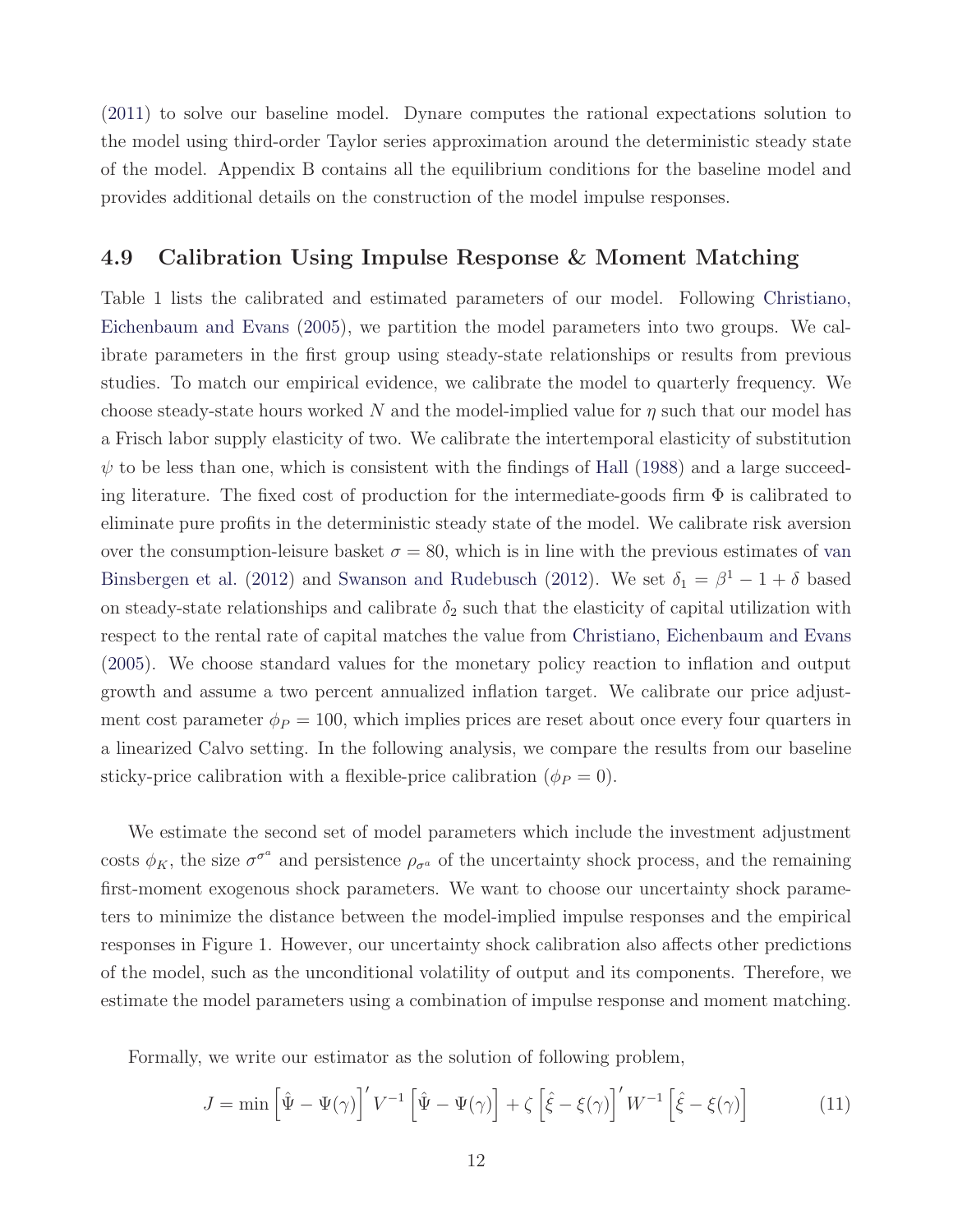where  $\hat{\Psi}$  denotes the empirical impulse responses in Figure 1,  $\gamma \triangleq (\phi_K, \sigma^{\sigma^a}, \rho_{\sigma^a}, \rho_a, \sigma^a, \rho_Z, \sigma^Z)$ is the vector of estimated parameters, and  $\Psi(\gamma)$  is the model-implied impulse responses to an uncertainty shock. V is a diagonal matrix with the variances of the empirical impulse responses along the main diagonal.  $\hat{\xi}$  is a vector that comprises the unconditional standard deviations of output, consumption, investment and hours worked in the data, and  $\xi(\gamma)$  denotes its model counterpart.<sup>9</sup> W is a diagonal matrix with the empirical unconditional variances of output and its components along its main diagonal. We set the scalar  $\zeta$  to roughly equalize the weight on matching the impulse responses and unconditional moments. While remaining consistent with the unconditional volatility in key macroeconomic aggregates, the estimation procedure chooses the uncertainty shock process such that the model generates the same movement in implied stock market volatility as in the data.

We denote the estimated parameters in bold in Table 1. We find that the data prefer a small amount of investment adjustment costs in the model. The estimated uncertainty shock process roughly doubles the uncertainty about future household demand at impact and the uncertainty remains elevated for some time. The remaining first-moment shock processes are broadly in line with the previous estimates from Ireland (2003) who estimates a similar model with capital and nominal price rigidity.

# **5 Macroeconomic Effects of Uncertainty Shocks**

### **5.1 Uncertainty Shocks & Macroeconomic Comovement**

Figure 3 plots the impulse responses of the model to a demand uncertainty shock under both flexible and sticky prices. Households want to consume less and save more when uncertainty increases in the economy. To save more, households would like to reduce consumption and increase hours worked. In a model where output is always at its flexible-price or "natural" level, this higher desired saving translates into higher actual saving and investment rises. Higher labor supply with unchanged capital and technology means that output must rise. Through the national income accounting identity, higher output with lower consumption implies that investment must rise. Thus, higher uncertainty under flexible prices lowers consumption but causes an expansion in output, investment, and hours worked.

<sup>9</sup>Appendix A.1 provides additional details on the construction of the empirical unconditional moments. Appendix D.3 contains further discussion and standard errors for the model-implied unconditional moments, including the model's implications for asset prices.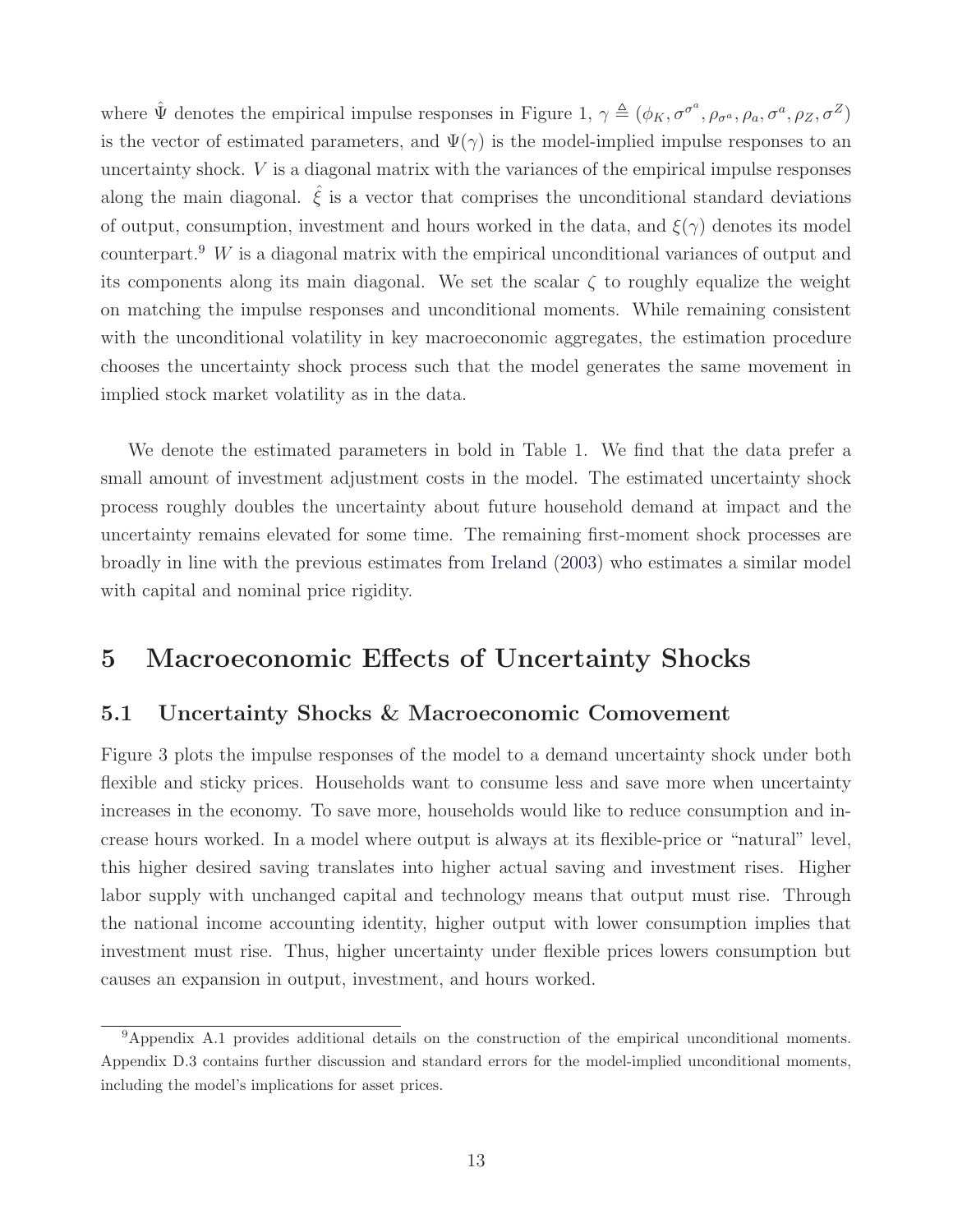With sticky prices, however, aggregate demand determines output in the short run. Higher uncertainty reduces the demand for consumption goods, which lowers output directly. Lower output reduces the benefit to owning capital, since the marginal revenue product of capital falls. The decline in the desired capital stock is reflected in a lower level of investment. Since consumption and investment both fall, output and hours worked both decline, since labor is the only input to production that can change when the shock is realized. Finally, Figure 3 shows that consumption falls further when prices are sticky. The slow adjustment of prices creates a prolonged period of lower inflation, which raises the real interest rate relative to the flexible-price benchmark and further depresses consumption.

As we discuss in Section 3, demand-determined output is made consistent with household and firm optimization via endogenous changes in markups. The economics, however, is that higher uncertainty increases desired saving. Higher desired savings is expansionary if full employment of all factors is guaranteed, but may be contractionary if output is demanddetermined. Since saving equals investment in a closed economy, the increase in *desired* saving by households can easily lead to lower actual saving in general equilibrium.

### **5.2 Quantitative Results**

Our model also matches the quantitative implications of an identified uncertainty shock in the data. Figure 1 plots the impulse responses of the model versus the estimated responses from the vector autoregression. As in the data, an innovation to our uncertainty shock process raises implied stock market volatility in the model by roughly 15 percent. In both the data and model, the peak decline in output in the model is around 0.2 percent and the model generates a decline in investment that is significantly larger than the response of consumption. The model also captures the gradual decline in the price level following an uncertainty shock. In line with the empirical evidence, the monetary authority in our model lowers its nominal policy rate to help offset the declines in output and inflation. Our model replicates both the qualitative comovement among the four key macroeconomics aggregates and matches the quantitative implications of an identified uncertainty shock in the data. These results suggest that nominal price rigidity likely plays a key role in understanding the transmission of uncertainty to the macroeconomy.

In addition to matching the conditional correlations following an uncertainty shock, our model is also broadly consistent with the unconditional volatility in key macroeconomic aggregates. Table 2 contains the empirical and model-implied unconditional volatilities of output and its components. Our model closely matches the volatility of output, consumption, and investment we observe in the data. As with many other standard macroeconomic models, how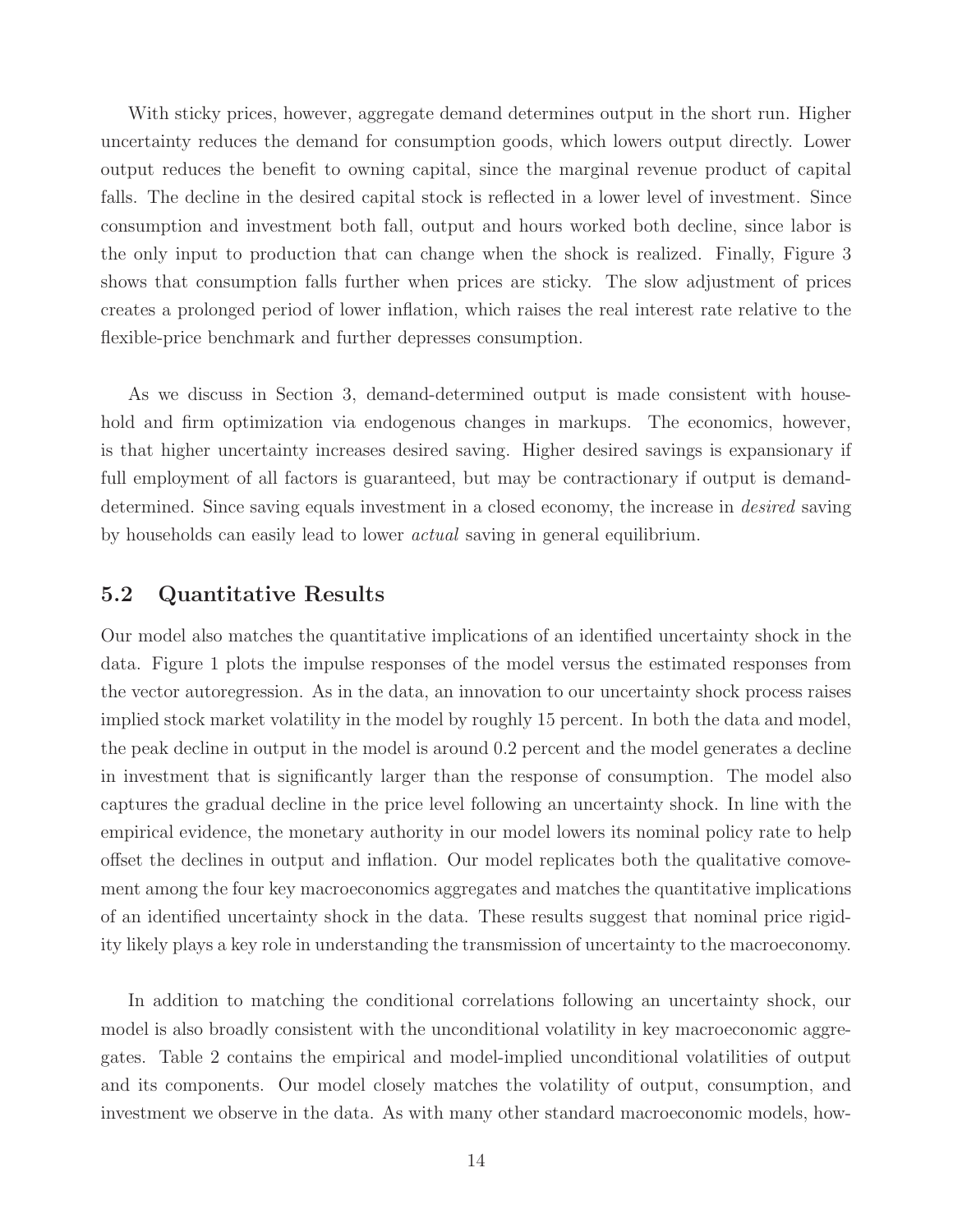ever, the model does struggle to generate sufficient fluctuations in hours worked relative to output.<sup>10</sup> With the exception of hours worked, the model is generally successful at reproducing the macroeconomic responses following an uncertainty shock while remaining consistent with the unconditional volatility of output and its components.

As an additional check on our calibration, we also compare the model-implied stochastic volatility in key macroeconomic aggregates with the data. Since our model features stochastic volatility in the exogenous shocks, the endogenous variables also display time-varying volatility. Table 2 shows that the stochastic volatility generated by the model is generally in line with its empirical counterpart.<sup>11</sup> Similarly to our findings about the unconditional volatilities, the model also generates too little stochastic volatility in hours worked. However, these additional results suggest that we would likely draw similar conclusions about the effects of uncertainty shocks if we instead chose to calibrate our model using the stochastic volatility in key macro variables directly (as opposed to our impulse response-matching procedure based on implied stock market volatility).

### **5.3 Model-Based Support for Empirical Identification**

In our empirical evidence, we identified an uncertainty shock using a Cholesky decomposition with the VXO ordered first. This ordering assumes that uncertainty shocks can have an immediate impact on output and its components, but non-uncertainty shocks do not affect the implied stock market volatility at impact. This identification strategy is supported by our theoretical model. Figure 4 plots the impulse responses for all three shocks in our model.<sup>12</sup> Consistent with the identifying assumptions in our VAR, a first-moment technology or demand shock has little effect on the expected volatility of future equity returns. Despite causing a decline in investment and equity prices, first-moment shocks primarily affect the expected mean equity return, not its expected future volatility.

 $10$ This gap can be attributed, at least in part, to the difference between model and data concepts. Solon, Barksy and Parker (1994) show that a disproportionate fraction of cyclical changes in total hours come from the hours of lower-wage workers. If relative wages measure relative productivity, then productivity-adjusted work hours fluctuate less than measured total hours in the data. Workers in the model, however, are homogeneous so the model-implied hours predictions are for workers with a common productivity level. If we had a quarterly time series on compositionally-adjusted hours worked, the fluctuations in hours in the data would be smaller and would align better with our model's concept of hours.

<sup>&</sup>lt;sup>11</sup>We measure stochastic volatility using the standard deviation of the time-series estimate for the 5-year rolling standard deviation. See Appendix A for additional details.

<sup>&</sup>lt;sup>12</sup>We plot a one standard deviation innovation for all three shocks. For comparison, we plot a negative technology shock to generate the appropriate sign on the investment and equity price responses.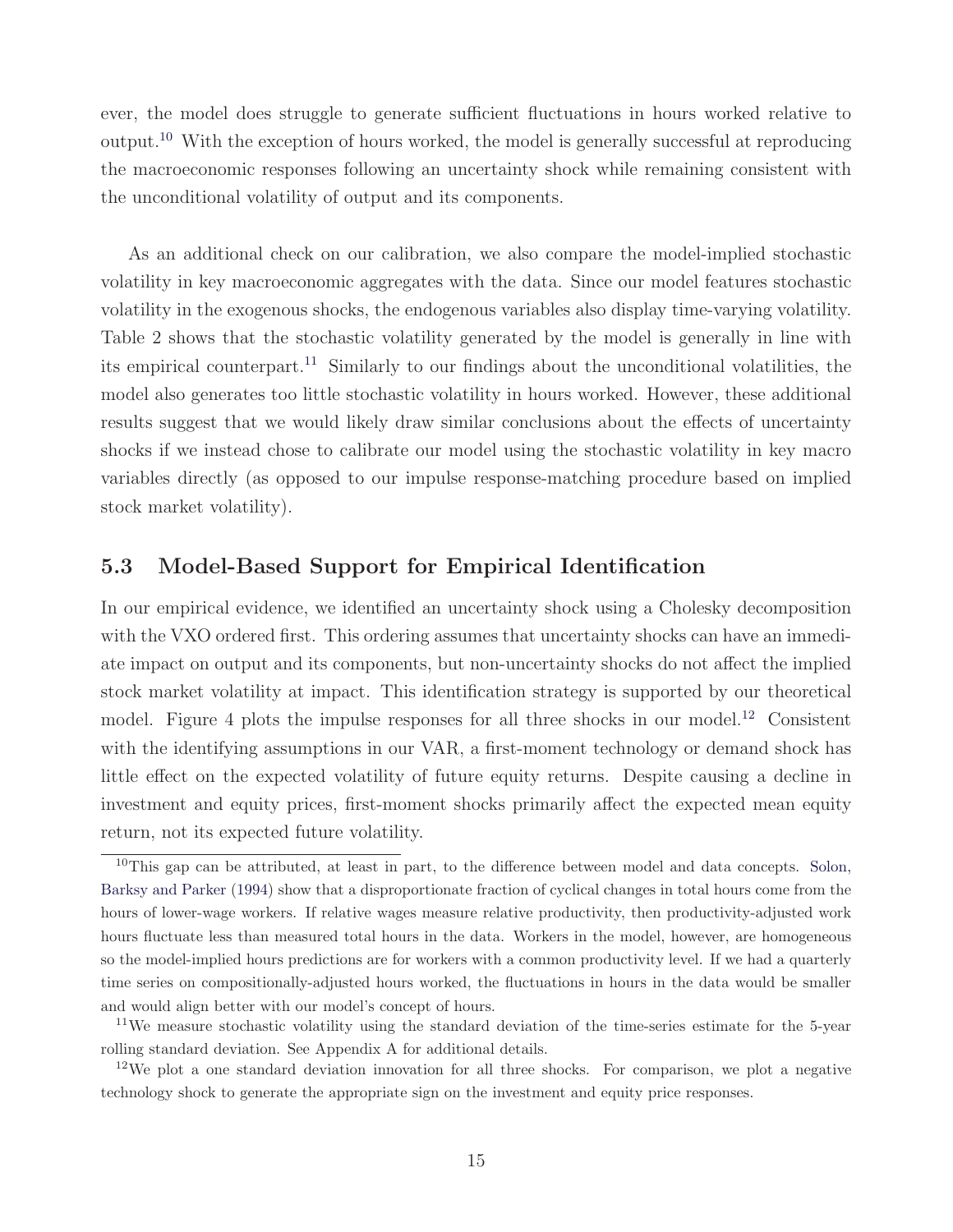Simulation evidence suggests that our identification strategy can recover the true macroeconomic effects of higher uncertainty. Using simulated data from our theoretical model, we replicate our empirical exercise from Section 2. We estimate 10,000 structural vector autoregressions, each estimated using only 30 years of simulated data from our model. Figure 5 plots the median estimated impulse responses, along with its 95% probability interval, versus the true impulse response from our model.<sup>13</sup> Our empirical methodology is generally successful at recovering the true impulse responses from the model. Even in a small sample, the estimated VAR responses suggest that an econometrician would likely be able to identify macroeconomic comovement following an uncertainty shock. We also find an average small-sample correlation of 0.77 between the series of identified uncertainty shocks from each SVAR with the true uncertainty shocks  $\varepsilon_t^{\sigma^a}$  from the model. These findings suggest that our identification procedure is relatively successful at recovering both the model-implied impulse responses and the true series of structural uncertainty shocks.

### **5.4 Additional Results**

In Appendix D, we further examine the ingredients and predictions of our theoretical model. We discuss the contributions of risk aversion, leverage, variable capital utilization, features of the labor supply curve, investment adjustment costs, and the persistence of the uncertainty shock process in generating our main results. While these features are not strictly necessary to generate qualitative comovement following an uncertainty shock, they help the model match quantitative features of the data. Epstein-Zin preferences allow us match the VAR evidence with smaller movements in the expected volatility of the exogenous shocks. Leverage increases the volatility of equity prices, which helps the model generate a non-trivial amount of implied stock market volatility. Similarly, fixed costs in production remove the steady-state pure profits induced by monopolistic competition in the market for intermediate goods.<sup>14</sup> If we fail to remove these profits, the model-implied equity premium falls dramatically, since equity holders receive significantly higher payouts in all states of the world.

Many of our model features help the model reproduce a key stylized fact in the data: In response to an uncertainty shock, investment declines significantly more than consumption. Investment is more intertemporally substitutable than consumption. Thus, an increase in uncertainty creates a situation like a preannounced sale on durables. Firms know that the price of investment goods will fall but due to sticky prices they have not fallen yet, so firms delay their

<sup>13</sup>Appendix C provides additional details about our estimation exercise using simulated data from the model.

<sup>&</sup>lt;sup>14</sup>Fixed costs thus make the model consistent with the evidence of roughly zero average pure profits surveyed in Rotemberg and Woodford (1995).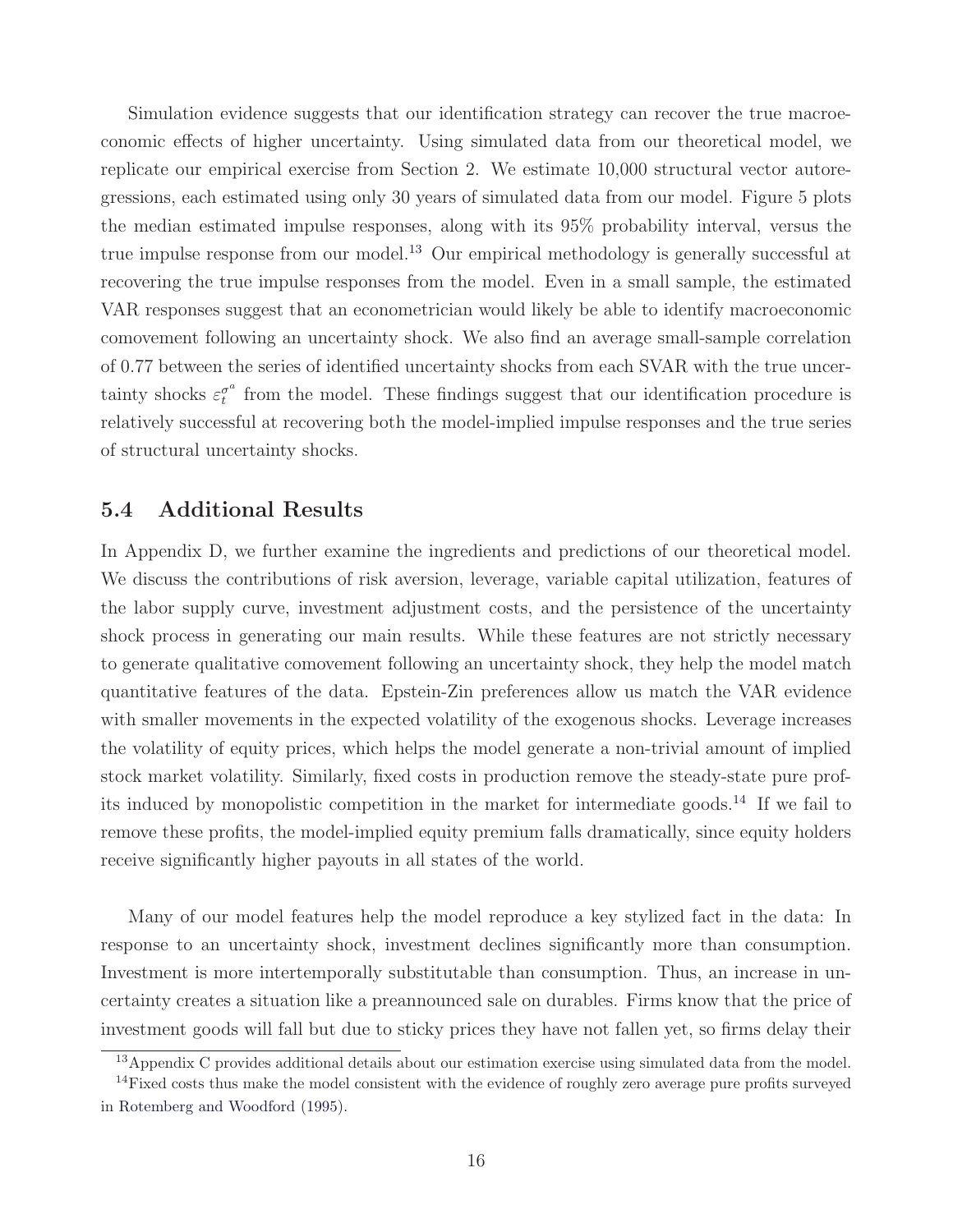purchases. This effect exists for consumption too but it is much stronger for investment, hence investment falls more. Investment adjustment costs also make it more difficult for households to convert their desired savings into physical capital, which also helps to generate a larger decline in investment. Finally, capacity utilization extends the half-life of price stickiness, and hence the period of time over which our results diverge substantially from those of a competitive model. Under nominal rigidities, firms set prices according to the expected present value of marginal cost. Variable capacity utilization creates an elastic supply of capital services and reduces the responsiveness of marginal cost to output, just as elastic labor supply does.

In Appendix D, we also explore uncertainty shocks about future technology. While technology uncertainty shocks can easily generate macroeconomic comovement, they struggle to match quantitative aspects of the empirical evidence. We also show that countercyclical markups, even without nominal rigidities, can generate macroeconomic comovement following an uncertainty shock. Our results also extend to the case where nominal wages, rather than prices, adjust slowly to changing economic conditions.

# **6 Discussion and Connections**

### **6.1 Connections with Existing Literature**

Recent work by Fernández-Villaverde et al. (2011) studies the effects of uncertainty in a small open economy setting, where they directly shock the exogenous process for the real interest rate. Since a small open economy is essentially a partial-equilibrium framework, they experience no difficulties in generating macroeconomic comovement from an uncertainty shock. As we show, the difficulties come when the real interest rate is endogenous in a general equilibrium framework.

In a general-equilibrium setting, Bloom et al. (2014) and Gilchrist, Sim and Zakrajšek (2013) use multi-sector, flexible-price models to show that shocks to uncertainty can lead to fluctuations that resemble business cycles. Through misallocation, these models can transform a change in the expected future dispersion of total factor productivity (TFP) into a change in the current mean of the TFP distribution. This approach may allow equilibrium real wages, consumption and labor supply to move in the same direction. However, both papers experience difficulties in getting the desired comovements. Gourio (2012) introduces a time-varying "disaster risk" into a real business cycle model. This shock can be viewed as bad news about the future first-moment of technology combined with an increase in the future dispersion of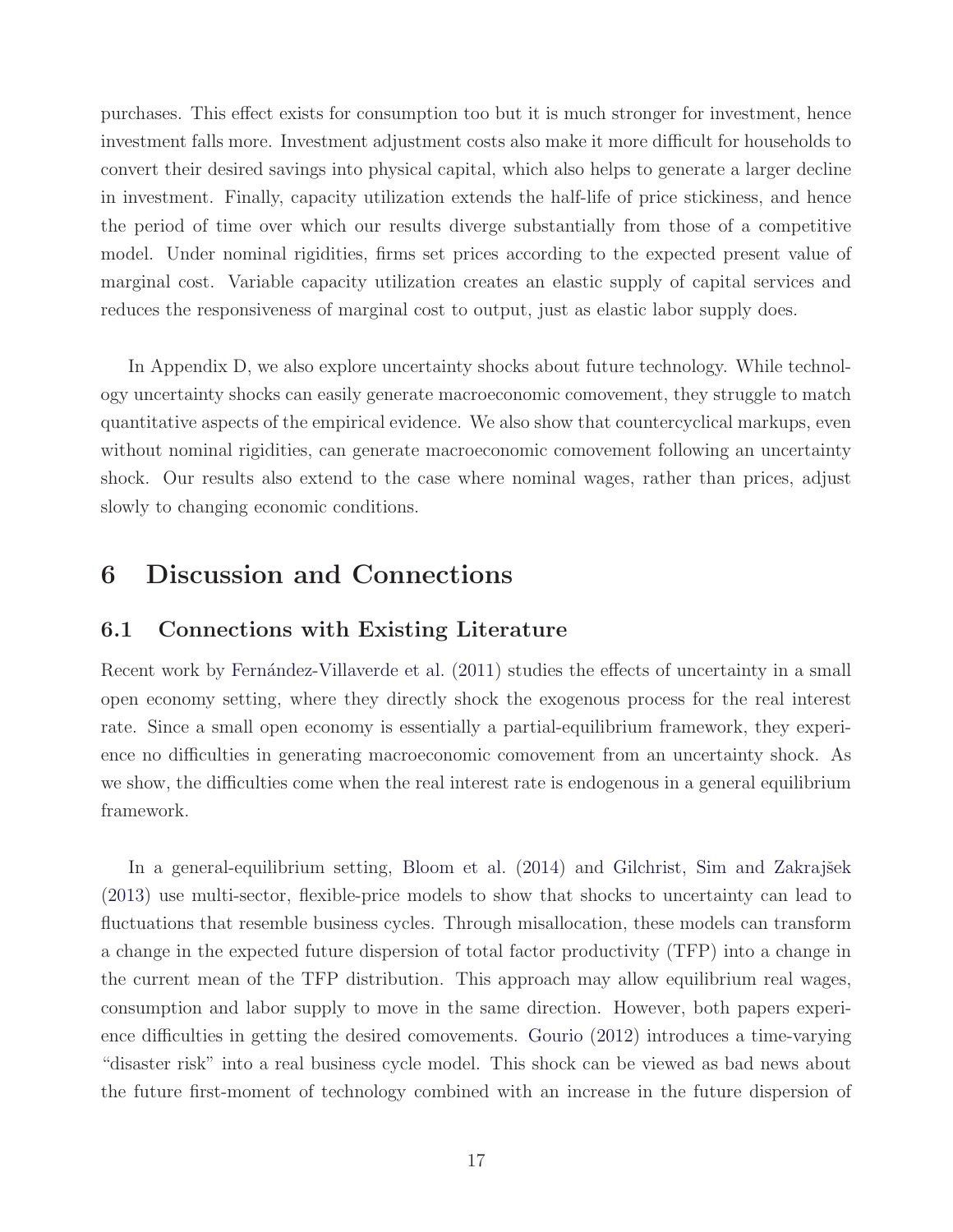technology. An increased chance of a disaster results in lower equilibrium output, investment, and hours, but higher equilibrium consumption.

In simultaneous and independent work, Fernández-Villaverde et al. (2015) and Born and Pfeifer (2014) examine the role of fiscal uncertainty shocks. These two papers show that our mechanism can have important economic effects in medium-scale macroeconomic models with wage and price rigidities. Our work emphasizes the basic mechanism in a stripped-down model and shows why many types of uncertainty shocks can generate macroeconomic comovement. Other than sharing a mechanism for generating comovement, these papers differ greatly from our work. We focus on demand uncertainty, rather than policy uncertainty. We follow a very different calibration strategy, which allows us to closely link the model with the data using an observable  $ex$  ante measure of stock market volatility. Unlike the model of Fernández-Villaverde et al. (2015), our model can also reproduce the declines in prices and policy rates following an uncertainty shock that we observe in the data. Finally, we aim to understand the role of increased uncertainty in generating the Great Recession.

### **6.2 Evidence on Countercyclical Markups**

Our mechanism for generating comovement relies on countercyclical markups following an uncertainty shock. However, Nekarda and Ramey (2013) argue that markups actually move procyclically after an identified government spending or monetary policy shock.<sup>15</sup> Thus, a natural test would be to include a measure of markups in our empirical VAR. However, simulation evidence from our model suggests that the empirical VAR would likely struggle to identify the true movements in markups. We now re-estimate our structural VARs using simulated model data but include actual firm markups. Despite perfectly observing firm markups, Figure 6 shows that the structural VAR underestimates the actual movements in markups. Our results suggest that identifying movements in markups remains difficult, even in a setting where we can likely identify the true movements in macroeconomic aggregates.

<sup>&</sup>lt;sup>15</sup>This conclusion is disputed in the recent literature. Bils, Klenow and Malin (2014) find that measures of the markup that do not rely on wage data show clear evidence of countercyclical markup movements. Basu and House (2016) find markups rise significantly in response to identified contractionary monetary policy shocks if one uses a dynamic measure of labor cost instead of the spot wage.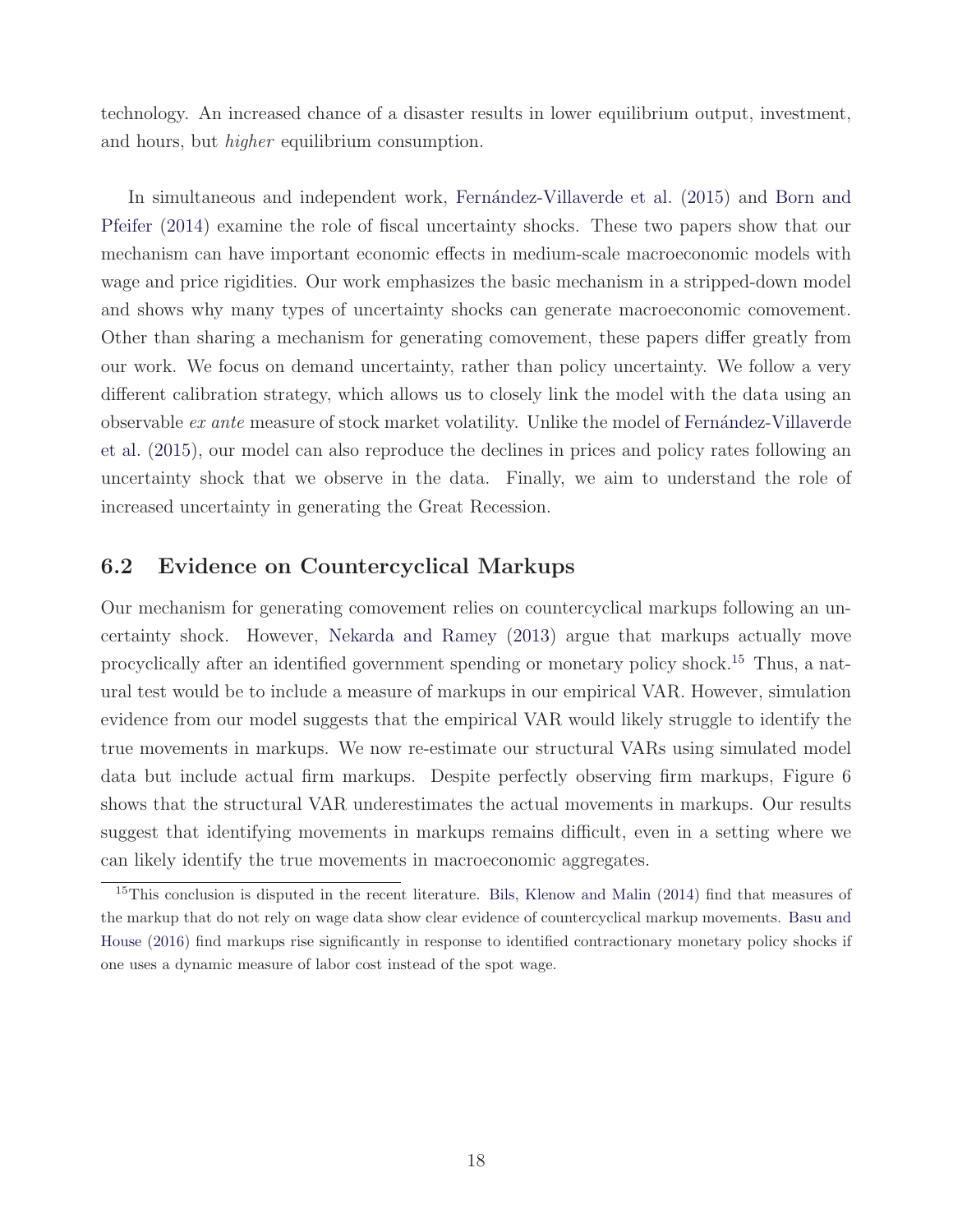# **7 The Role of Monetary Policy & the Zero Lower Bound**

### **7.1 Optimal Policy Rule**

In response to an uncertainty shock, the monetary authority in our model lowers its nominal policy rate. However, the response is not sufficient to offset the contractionary effects of higher uncertainty. If policy instead implements the following rule, which mimics optimal policy, then Figure 7 shows that the monetary authority can replicate the flexible price allocation even when prices adjust slowly:

$$
r_t = r_t^n + \pi + \rho_\pi (\pi_t - \pi) + \rho_x x_t, \qquad (12)
$$

where  $r_t^n$  is the "natural" real rate of interest from the equivalent flexible-price economy and  $x_t$  is the gap between equilibrium and flexible-price output.<sup>16</sup>

### **7.2 Zero Lower Bound**

However, monetary policy cannot replicate the flexible-price allocations when it is constrained by the zero lower bound. We now show that higher uncertainty has larger effects when monetary policy cannot lower its policy rate. We now assume that central bank implements policy through the following rule:

$$
r_t^d = r + \rho_\pi \left(\pi_t - \pi\right) + \rho_y \Delta y_t,\tag{13}
$$

$$
r_t = \max\left(0, r_t^d\right),\tag{14}
$$

where  $r_t^d$  is the desired policy rate of the central bank and  $r_t$  is the actual policy rate subject to the zero lower bound. To rigorously model the occasionally-binding zero lower bound constraint, we solve a fully nonlinear, but simplified, version of our baseline model using policy function iteration. Appendix E contains details on the simplified model, the policy function iteration algorithm, and the construction of the impulse responses.

Figure 7 plots the impulse responses of an uncertainty shock for our simplified model both at and away from the zero lower bound. We choose the size of the uncertainty shock such that, at the stochastic steady state, the simplified model generates roughly the same movements in output as our baseline model from Section 4. Away from the zero lower bound, an increase in uncertainty causes a 0.2 percent decline in output. When the central bank is unable to change its current nominal policy rate, the uncertainty shock produces a 0.6 percent drop in output on impact, and causes much larger declines in consumption, investment, and hours worked.<sup>17</sup> Thus, the zero lower bound more than doubles the negative effects of the uncertainty

<sup>&</sup>lt;sup>16</sup>For this example, we calibrate  $\rho_{\pi} = 1.5$  and  $\rho_{x} = 0.2$ .

<sup>&</sup>lt;sup>17</sup>The zero lower bound lasts for six quarters in this simulation.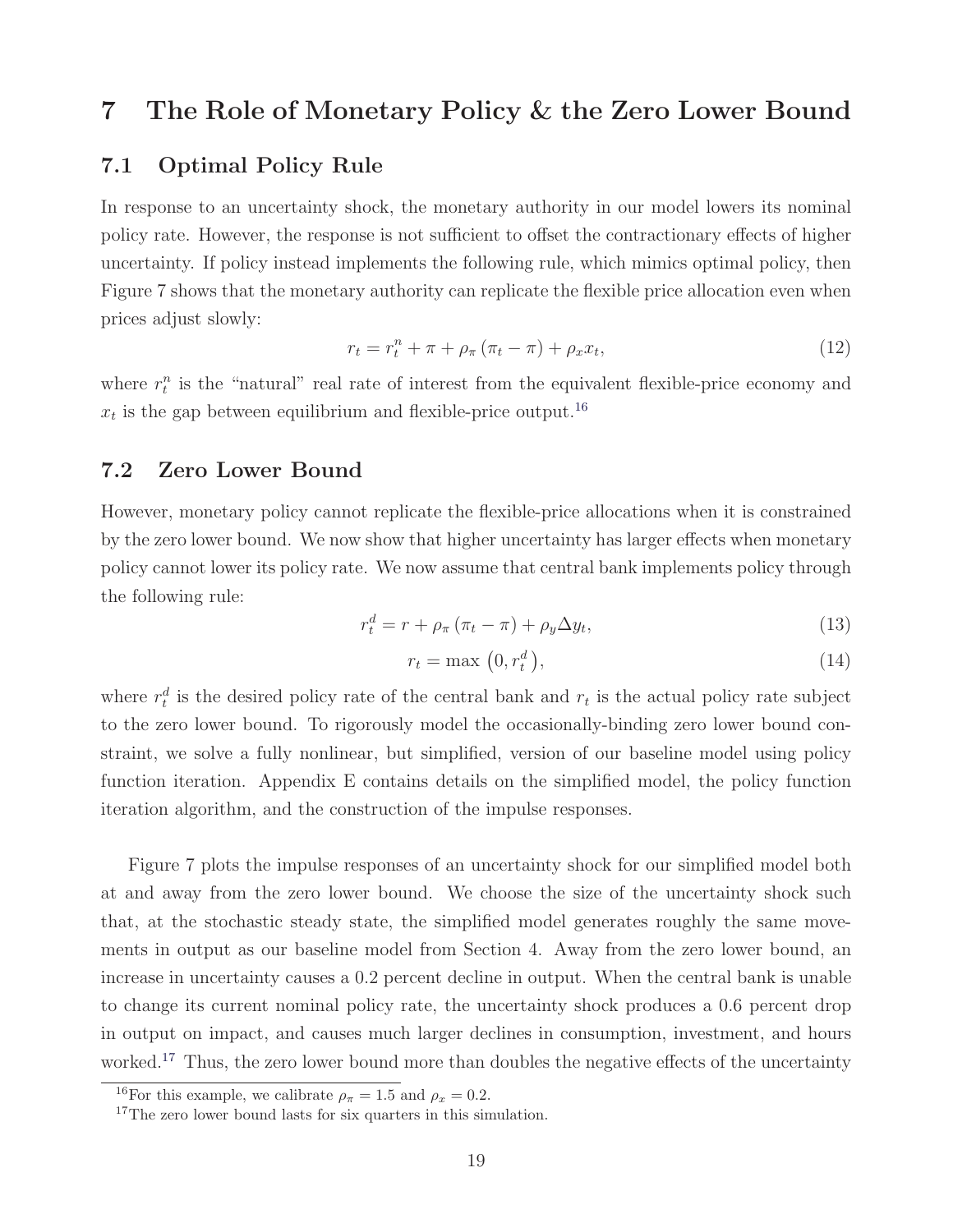shock at impact. In a companion paper, Basu and Bundick (2015), we show this amplification emerges from the endogenous volatility generated by the zero lower bound. Since policy can no longer play its usual stabilizing role, households understand that the economy faces higher expected volatility at the zero lower bound. The exogenous uncertainty shock, amplified by the endogenous volatility generated by the zero lower bound, translates into a larger drop in output.

At the zero lower bound, increases in uncertainty can produce an additional source of fluctuations beyond the precautionary working and saving channel. This additional amplification mechanism, the contractionary bias in the nominal interest rate distribution, emerges from the interaction between uncertainty and the zero lower bound when monetary policy follows a standard Taylor-type policy rule. In Basu and Bundick (2015), we show that the form of the monetary policy rule is crucial for eliminating the contractionary bias. In the current paper, our primary interest in modeling an uncertainty shock at the zero lower bound is to quantify the likely impact of uncertainty shocks during the Great Recession. Following the previous literature, we assume that monetary policy continues to follow a standard Taylor-type policy rule at the zero lower bound. Thus, our zero lower bound responses contain the effects of both the precautionary working mechanism and the contractionary bias. Thus, we note that our exact quantitative conclusions regarding the amplification of uncertainty shocks at the zero lower bound depends on our assumptions about monetary policy.

### **7.3 Uncertainty in the Great Recession**

Many economists argue higher uncertainty in the Fall of 2008 played a role in generating the Great Recession. Our structural VAR identifies a 2.75 standard deviation uncertainty shock in 2008:Q4. Feeding this shock into our baseline model from Section 4 implies a decline in output of about 0.6 percent. However, our zero lower bound exercise suggests that the zero lower bound more than doubles the negative effects of an uncertainty shock, which implies a larger 1.5 percent drop in output. The CBO estimates that the output gap was -5.0 percent in 2008Q4.<sup>18</sup> Thus, our results suggest that over one-fourth of the decline in output during the Great Recession can be explained by higher uncertainty about the future.

<sup>18</sup>Since flexible-price output increases only slightly after an uncertainty shock, the output gap is very close to output in our baseline model.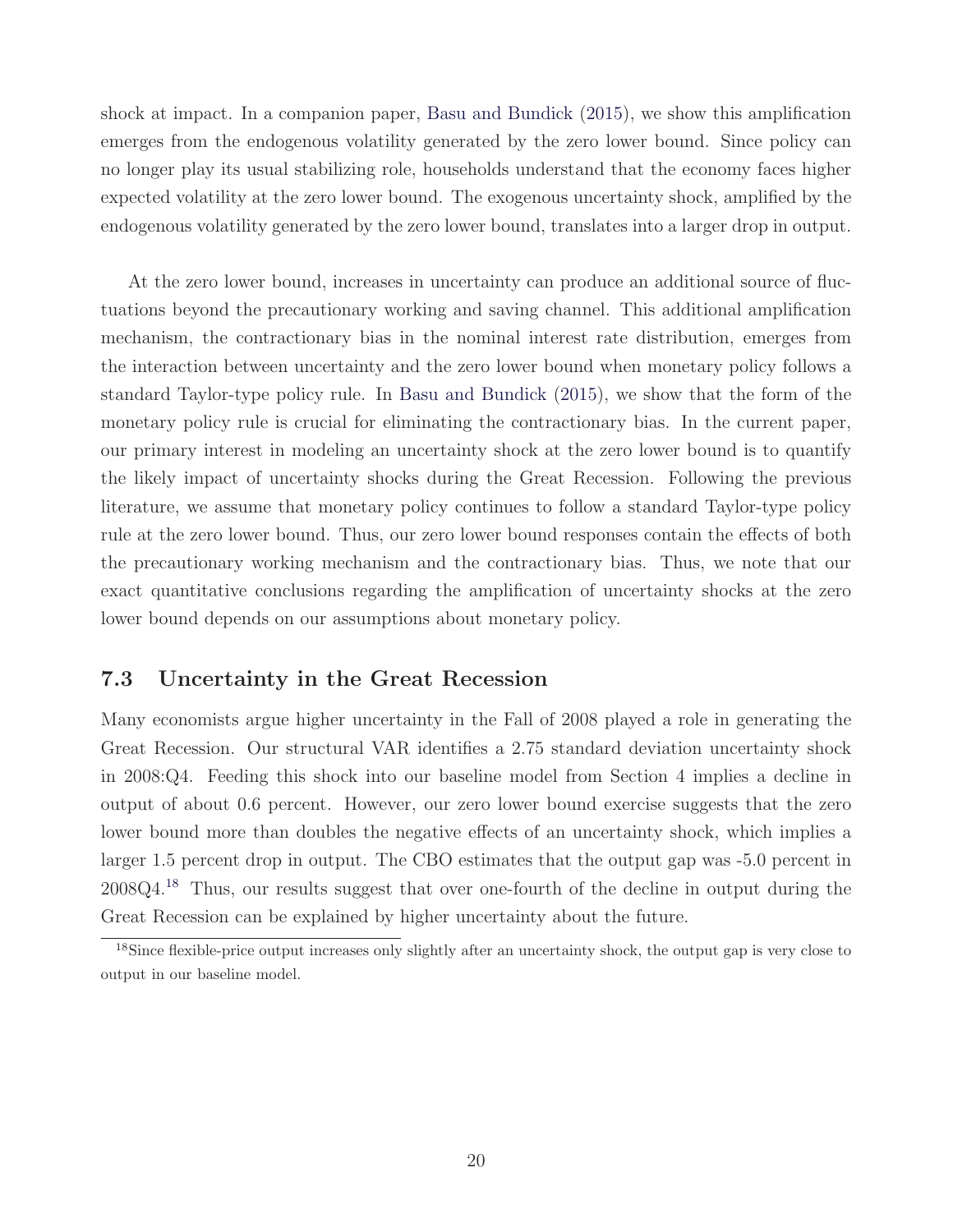# **8 Conclusion**

We argue that macroeconomic comovement between output, consumption, investment, and hours worked is a key empirical feature of the economy's response to an identified uncertainty shock. A standard model can replicate this stylized fact if prices adjust slowly to changing economic conditions. We calibrate our model to be consistent with a well-known and observable index of ex ante stock market volatility. We find that the dramatic increase in uncertainty during the Fall of 2008, combined with the zero lower bound on nominal interest rates, may be an important factor in explaining the large decline in output starting at that time. Finally, we show the economic mechanism we identify applies to a large set of shocks that change expectations of the future without changing current fundamentals.

# **References**

- **Adjemian, St´ephane, Houtan Bastani, Michel Juillard, Fr´ed´eric Karam´e, Ferhat** Mihoubi, George Perendia, Johannes Pfeifer, Marco Ratto, and Sébastien Ville**mot.** 2011. "Dynare: Reference Manual, Version 4."
- **Alexopoulos, Michelle, and Jon Cohen.** 2009. "Uncertainty Times, Uncertain Measures." University of Toronto Working Paper.
- **Bachmann, Rüdiger, and Christian Bayer.** 2013. "Wait-and-See Business Cycles?" Journal of Monetary Economics, 60: 704–719.
- **Barro, Robert J., and Robert G. King.** 1984. "Time-Separable Preferences and Intertemporal-Substitution Models of Business Cycles." Quarterly Journal of Economics, 99(4): 817–839.
- **Basu, Susanto, and Brent Bundick.** 2015. "Endogenous Volatility at the Zero Lower Bound: Implications for Stabilization Policy." NBER Working Paper #21838.
- **Basu, Susanto, and Christopher L. House.** 2016. "Challenges for New Keynesian Models with Sticky Wages." *Handbook of Macroeconomics, Volume 2.* Forthcoming.
- **Bils, Mark, Peter J. Klenow, and Benjamin A. Malin.** 2014. "Resurrecting the Role of the Product Market Wedge in Recessions." NBER Working Paper #20555.
- **Bloom, Nicholas.** 2009. "The Impact of Uncertainty Shocks." Econometrica, 77(3): 623–685.
- **Bloom, Nicholas, Max Foetotto, Nir Jaimovich, Itay Saporta-Eksten, and Stephen Terry.** 2014. "Really Uncertain Business Cycles." NBER Working Paper #18245.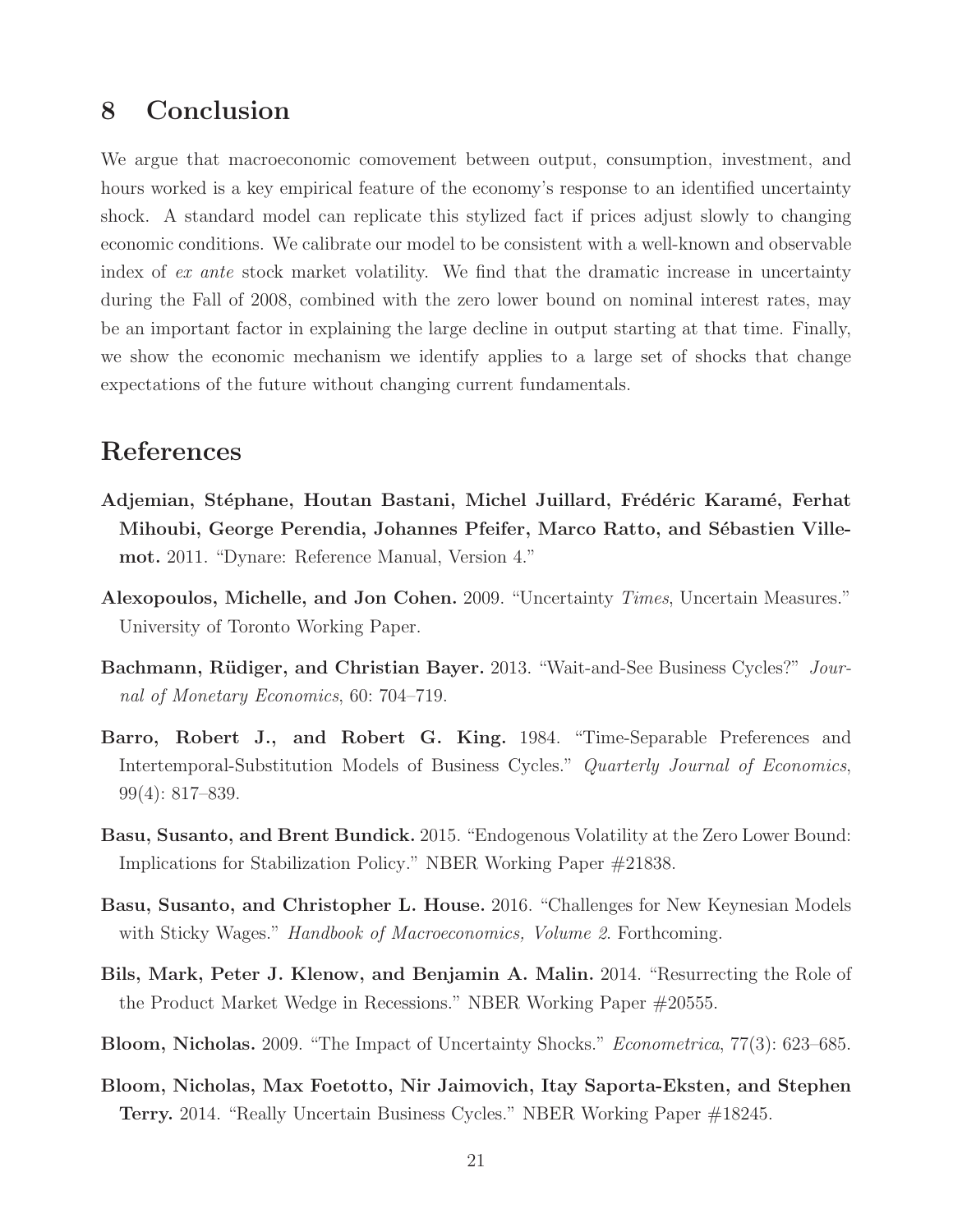- **Born, Benjamin, and Johannes Pfeifer.** 2014. "Policy Risk and the Business Cycle." Journal of Monetary Economics, 68: 68–85.
- **Christiano, Lawrence, Cosmin Ilut, Roberto Motto, and Massimo Rostagno.** 2010. "Monetary Policy and Stock Market Booms." Macroeconomic Challenges: The Decade Ahead. Federal Reserve Bank of Kansas City Jackson Hole Symposium.
- **Christiano, Lawrence J., Martin Eichenbaum, and Charles L. Evans.** 2005. "Nominal Rigidities and the Dynamic Effects of a Shock to Monetary Policy." Journal of Political Economy,  $113(1)$ : 1–45.
- **Diamond, Peter.** 2010. National Public Radio Interview on October 31, 2010.
- **Domeij, David, and Martin Flodén.** 2006. "The Labor-Supply Elasticity and Borrowing Constraints: Why Estimated are Biased." Review of Economic Dynamics, 9: 242–262.
- Fernández-Villaverde, Jesús, Pablo A. Guerrón-Quintana, Juan Rubio-Ramírez, **and Martin Uribe.** 2011. "Risk Matters: The Real Effects of Volatility Shocks." American Economic Review, 101: 2530–2561.
- Fernández-Villaverde, Jesús, Pablo A. Guerrón-Quintana, Keith Kuester, and Juan **Rubio-Ramírez.** 2015. "Fiscal Uncertainty and Economic Activity." American Economic Review, 105: 3352–3384.
- Flodén, Martin. 2006. "Labour Supply and Saving Under Uncertainty." The Economic Journal, 116: 721–737.
- **Gilchrist, Simon, Jae W. Sim, and Egon Zakrajšek.** 2013. "Uncertainty, Financial Frictions, and Investment Dynamics." Working Paper.
- Gourio, Francois. 2012. "Disaster Risk and Business Cycles." American Economic Review, 102: 2734–2766.
- **Hall, Robert E.** 1988. "Intertemporal Substitution in Consumption." Journal of Political Economy,  $96(2)$ : 339–357.
- **Ireland, Peter N.** 2003. "Endogenous Money or Sticky Prices." Journal of Monetary Economics, 50: 1623–1648.
- **Jermann, Urban J.** 1998. "Asset Pricing in Production Economies." *Journal of Monetary*  $Economics, 41(2): 257-275.$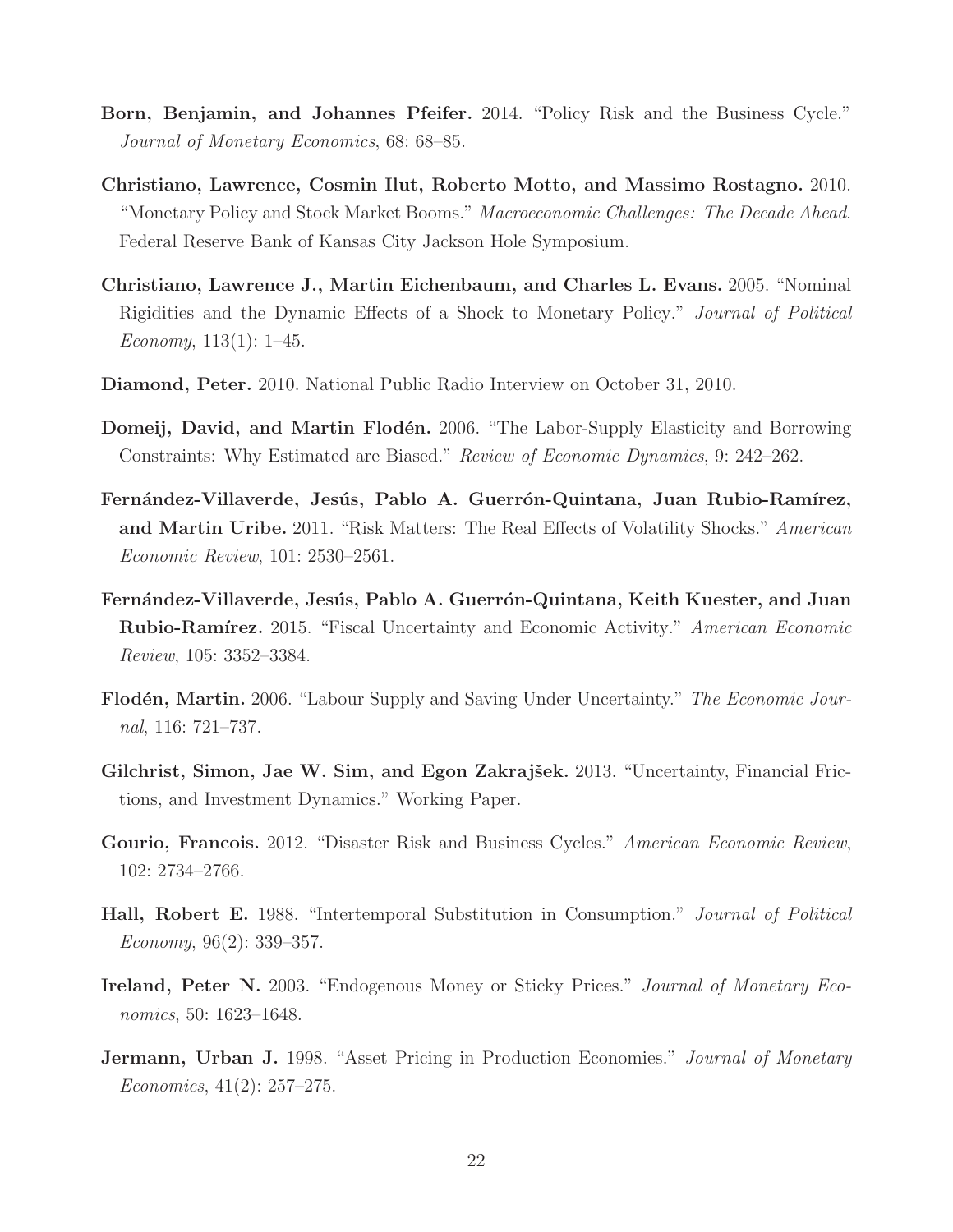- **Jurado, Kyle, Sydney C. Ludvigson, and Serena Ng. 2015.** "Measuring Uncertainty." American Economic Review, 105(3): 1177–1216.
- **Kobayashi, Keiichiro, and Kengo Nutahara.** 2010. "Nominal Rigidities, News-Driven Business Cycles, and Monetary Policy." The B.E. Journal of Macroeconomics, 10.
- **Low, Hamish W.** 2005. "Self-Insurance in a Life-Cycle Model of Labour Supply and Savings." Review of Economic Dynamics, 8: 945–975.
- **Modigliani, Franco, and Merton Miller.** 1958. "The Cost of Capital, Corporation Finance and the Theory of Investment." American Economic Review, 48(3): 261–297.
- **Nekarda, Christopher J., and Valerie A. Ramey.** 2013. "The Cyclical Behavior of the Price-Cost Markup." NBER Working Paper #19099.
- **Pijoan-Mas, Josep.** 2006. "Precautionary Savings or Working Longer Hours?" Review of Economic Dynamics, 9: 326–352.
- **Rotemberg, Julio J.** 1982. "Sticky Prices in the United States." Journal of Political Economy, 90: 1187–1211.
- **Rotemberg, Julio J., and Michael Woodford.** 1995. "Dynamic General Equilibrium Models with Imperfectly Competitive Product Markets." In Frontiers of Business Cycle Research. Edited by Thomas Cooley. Princeton University Press.
- **Solon, Gary, Robert Barksy, and Jonathan A. Parker.** 1994. "Measuring the Cyclicality of Real Wages: How Important is Composition Bias?" Quarterly Journal of Economics,  $109(1): 1-25.$
- **Swanson, Eric T., and Glenn D. Rudebusch.** 2012. "The Bond Premium in a DSGE Model with Long-Run Real and Nominal Risks." American Economic Journal: Macroeconomics,  $4(1): 1-5.$
- **van Binsbergen, Jules H., Jes`us Fern`andez-Villaverde, Ralph S.J. Koijen, and Juan Rubio-Ram`ırez.** 2012. "The Term Structure of Interest Rates in a DSGE Model with Recursive Preferences." Journal of Monetary Economics, 59: 624–64.
- **Wang, Pengfei.** 2012. "Understanding Expectations-Driven Fluctuations: A Labor-Market Approach." Journal of Money, Credit, and Banking, 44(2-3): 487–506.
- **Wu, Jing Cynthia, and Fan Dora Xia.** 2016. "Measuring the Macroeconomic Impact of Monetary Policy at the Zero Lower Bound." Journal of Money, Credit, and Banking, 48(2- 3): 253–291.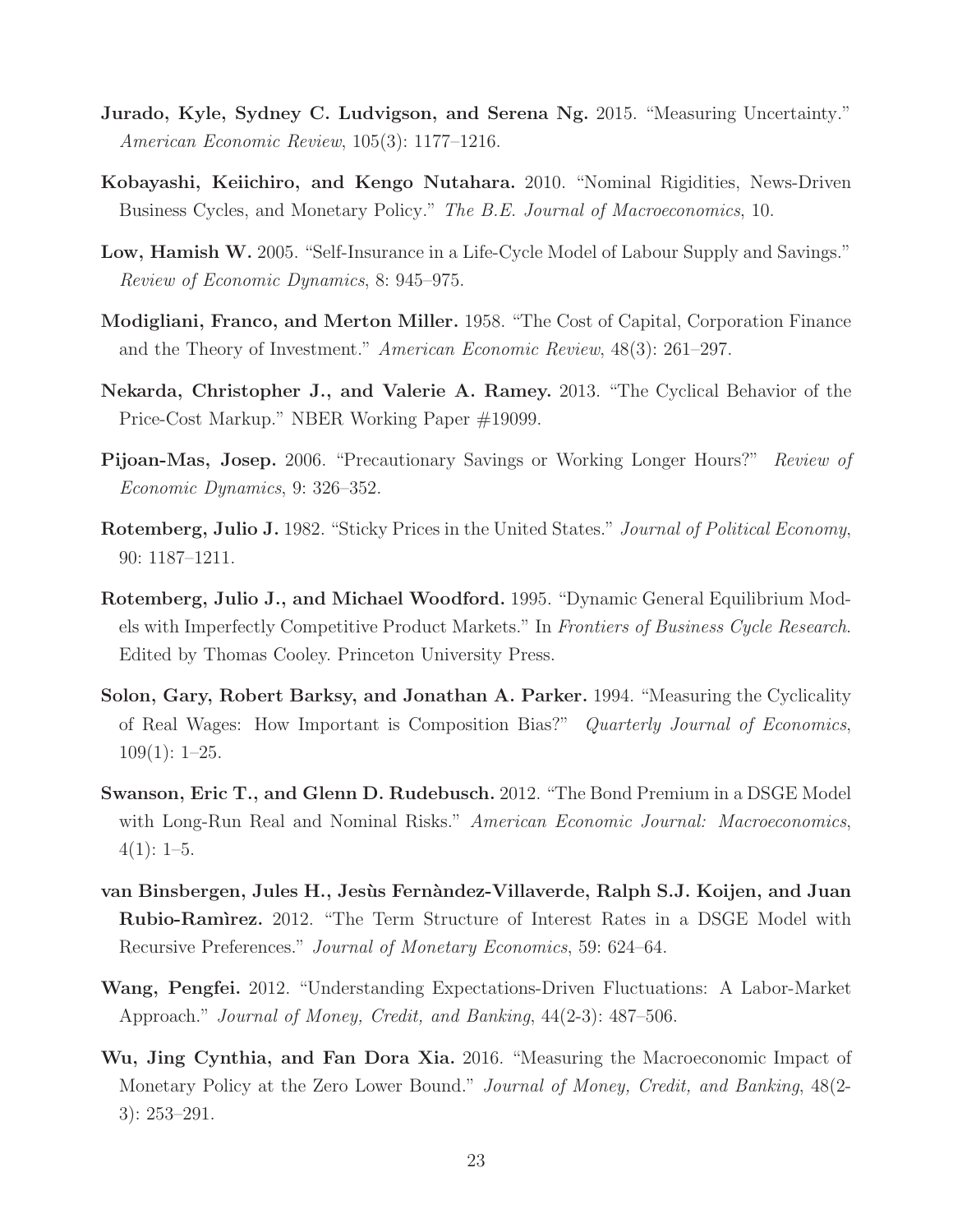

Figure 1: Empirical & Model-Implied Impulse Responses to Uncertainty Shock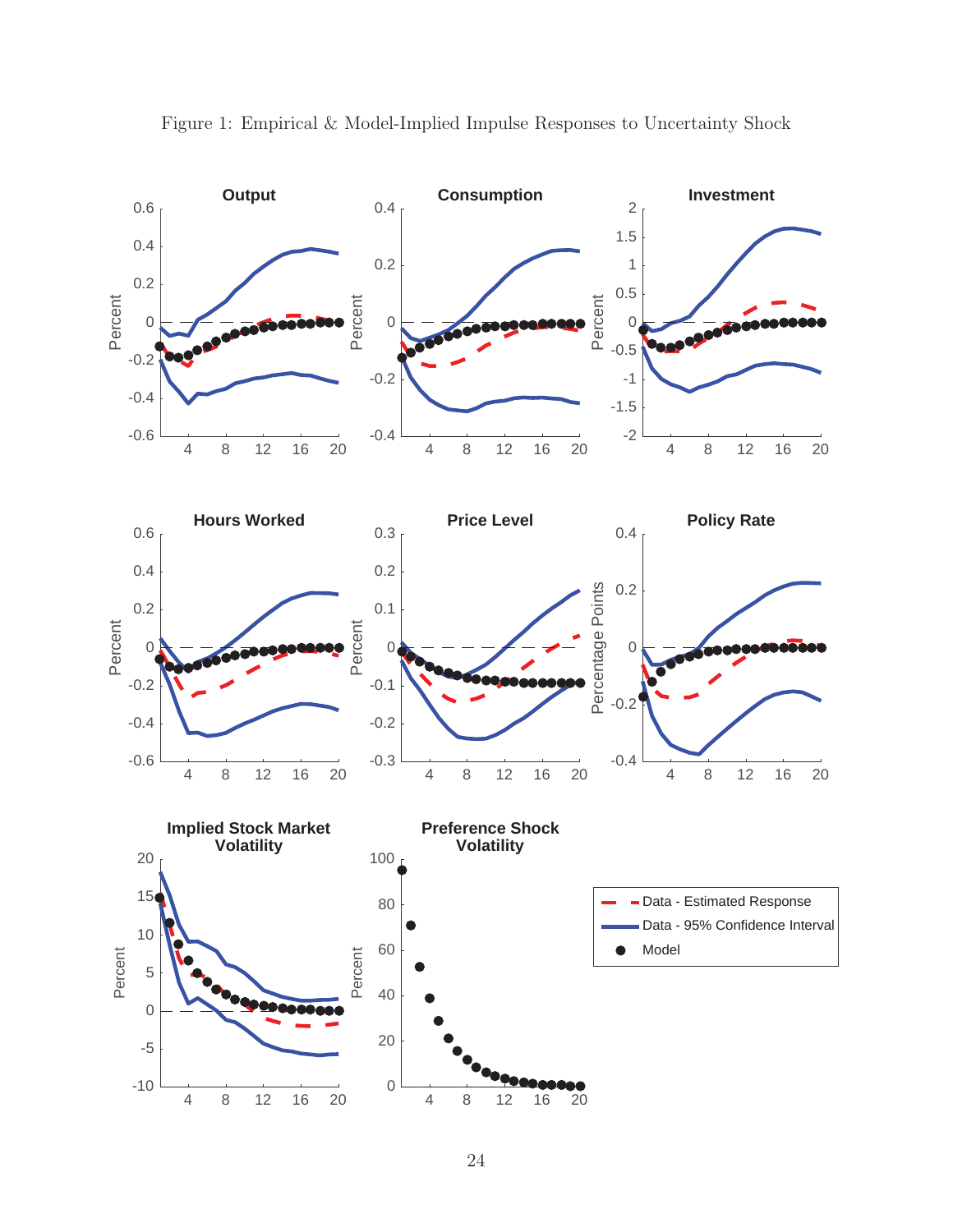Figure 2: Model Intuition



Table 1: Model Parameters

| Household |               | Firm |                                  |  |  | Policy |                  | Shocks |                                   |  |  |
|-----------|---------------|------|----------------------------------|--|--|--------|------------------|--------|-----------------------------------|--|--|
|           | $\beta$ 0.994 |      | $\alpha$ 0.333 $\phi_K$ 2.09     |  |  |        | $\Pi$ 1.005      |        | $\rho_a$ 0.94 $\rho_Z$ 0.99       |  |  |
|           | $\sigma$ 80.0 |      | $\delta$ 0.025 $\phi_P$ 100      |  |  |        | $\rho_{\pi}$ 1.5 |        | $\sigma^a$ 0.003 $\sigma^Z$ 0.001 |  |  |
|           | $\psi$ 0.95   |      | $\delta_1$ 0.03 $\theta_\mu$ 6.0 |  |  |        | $\rho_y$ 0.2     |        | $\rho_{\sigma^a}$ 0.74            |  |  |
| $\eta$    | 0.35          |      | $\delta_2$ 0.0003 $\nu$ 0.9      |  |  |        |                  |        | $\sigma^{\sigma^a}$ 0.003         |  |  |

Note: Parameters listed in bold are estimated via impulse response and moment matching.

Table 2: Empirical & Model-Implied Volatility in Macroeconomic Aggregates

|                          |      | Percent       | Relative to Output |              |  |  |
|--------------------------|------|---------------|--------------------|--------------|--|--|
| Moment                   | Data | Model         | Data               | Model        |  |  |
| Unconditional Volatility |      |               |                    |              |  |  |
| Output                   | 1.1  | 1.0           | 1                  | $\mathbf{1}$ |  |  |
| Consumption              | 0.7  | 0.8           | 0.6                | 0.7          |  |  |
| Investment               | 3.8  | 4.7           | 3.4                | 4.5          |  |  |
| Hours Worked             | 1.4  | 0.8           | 1.3                | 0.8          |  |  |
| Stochastic Volatility    |      |               |                    |              |  |  |
| Output                   | 0.4  | $0.2^{\circ}$ | 1                  | 1            |  |  |
| Consumption              | 0.2  | 0.2           | 0.5                | 0.7          |  |  |
| Investment               | 1.6  | 1.2           | 3.6                | 5.0          |  |  |
| Hours Worked             | 0.5  | 0.2           | 1.0                | 0.9          |  |  |

Note: Unconditional volatility is measured with the sample standard deviation. We measure stochastic volatility using the standard deviation of the time-series estimate for the 5-year rolling standard deviation. The empirical sample period is 1986 - 2014. See Appendix A for additional details.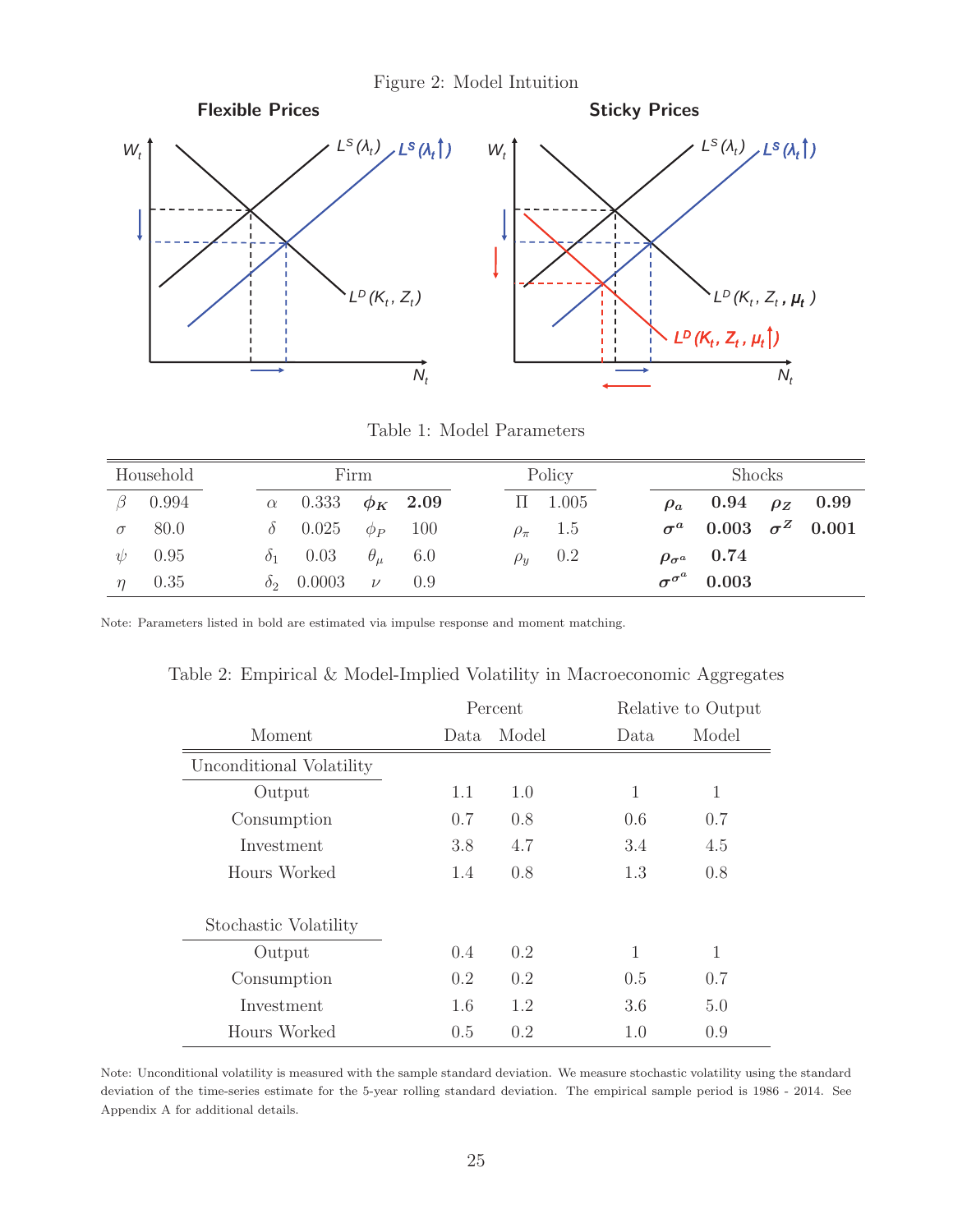

Figure 3: Model-Implied Impulse Responses Under Flexible & Sticky Prices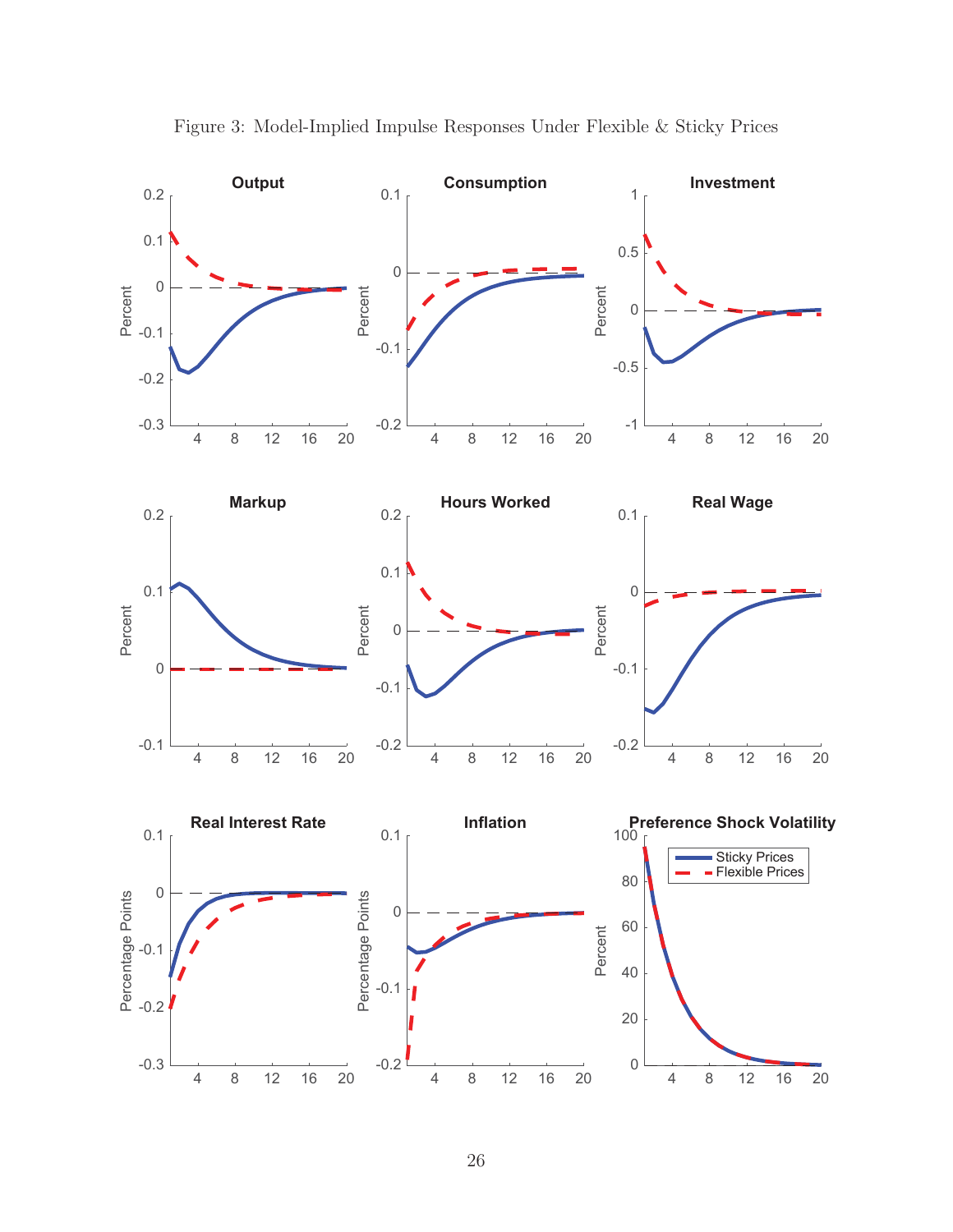

Figure 4: Model-Based Support for Empirical Identification Scheme

Figure 5: Estimating Structural Vector Autoregressions on Simulated Data from the Model